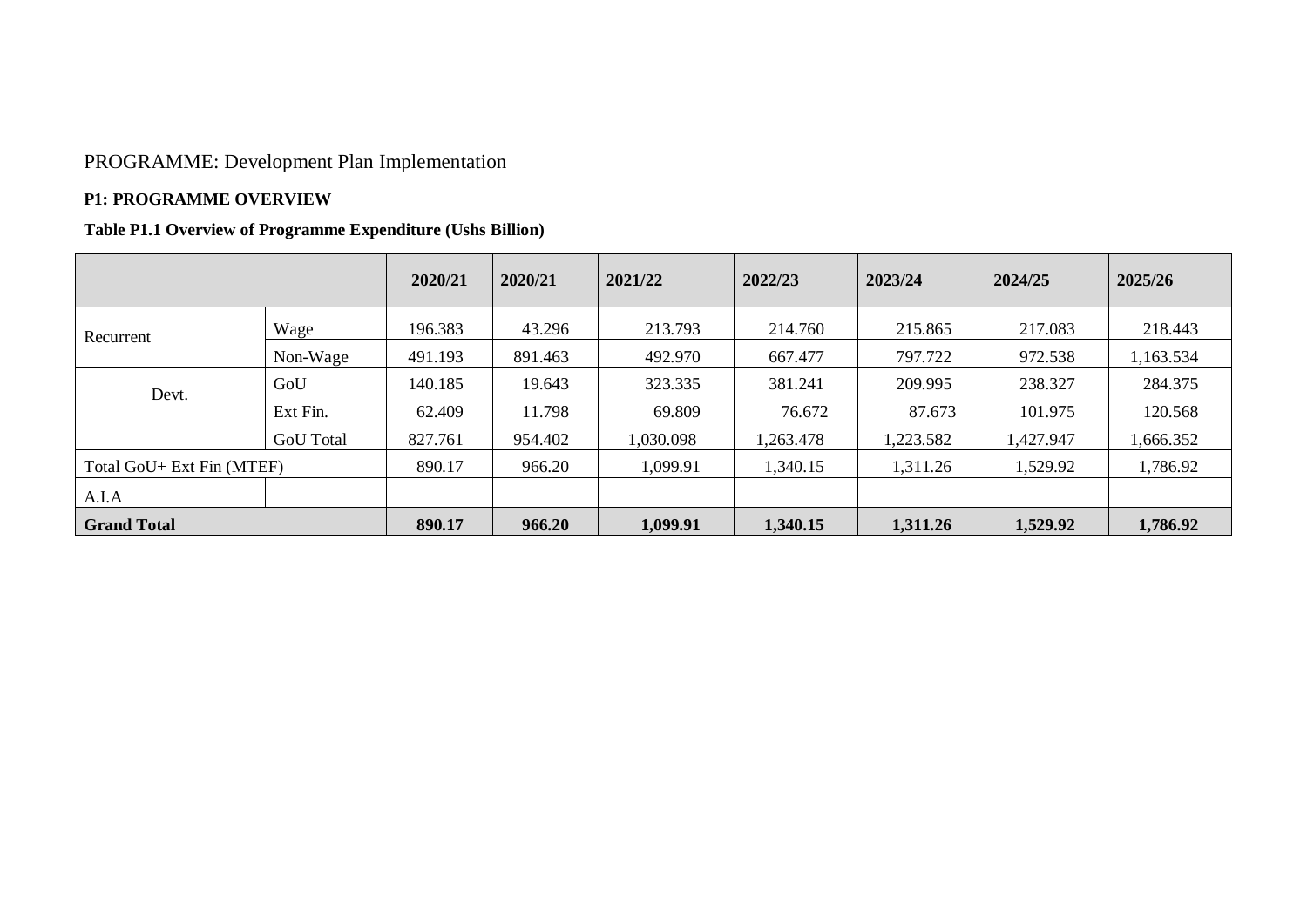**1.1.**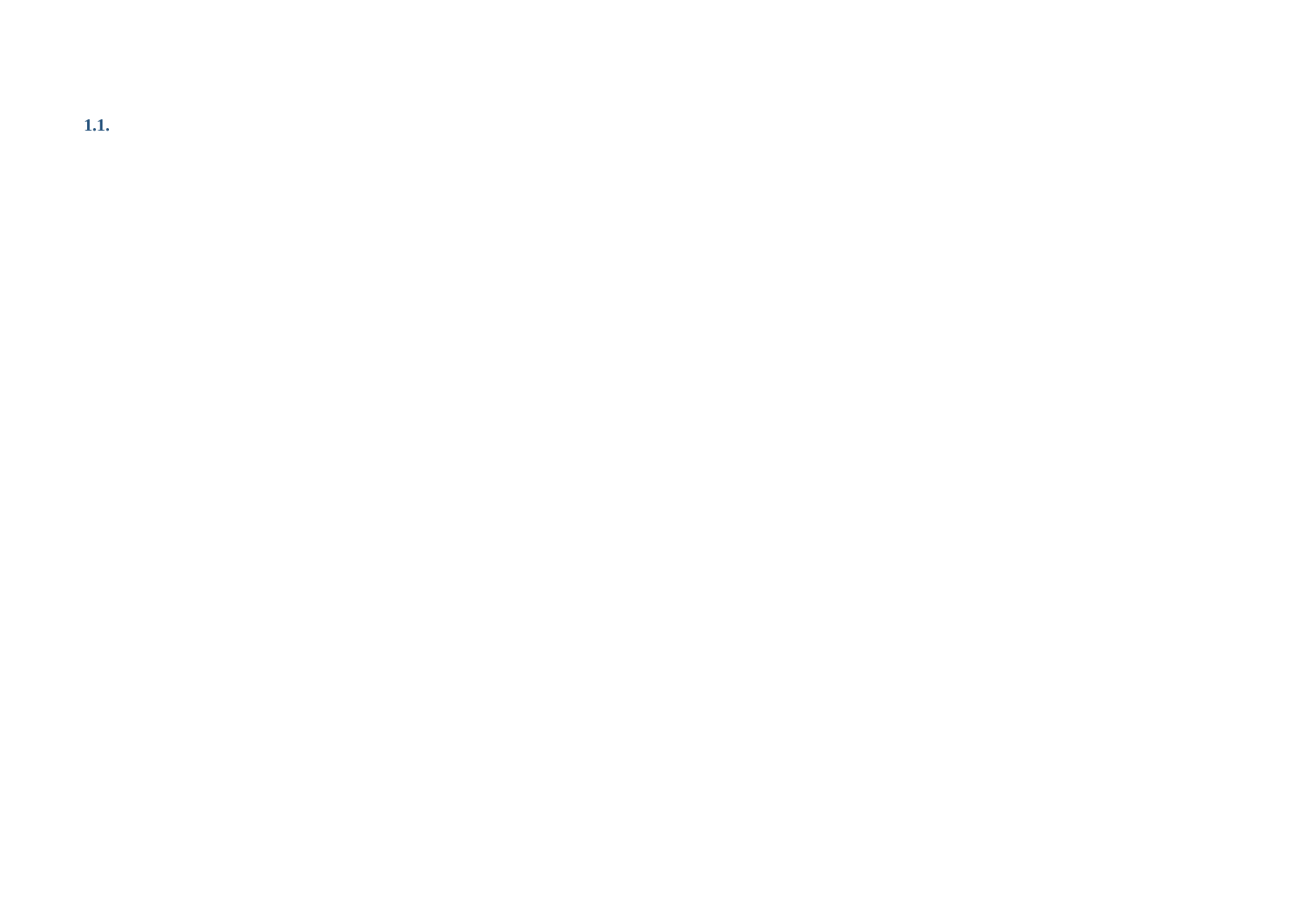#### 1.2. Programme Strategy and Linkage to NDP III

The goal of the Development Plan Implementation (DPI) Programme is to increase efficiency and effectiveness in the implementation of the National Development Plan. It therefore contributes to the entire NDP III by putting in place mechanisms that will enable its effective implementation and which in turn will ensure that at least 80% of the plan's targets are achieved. Its strategic objectives in this regards include

- (i) Objective 1: Strengthening capacity for development planning
- (ii) Objective 2: Strengthening budgeting and resource mobilization
- (iii) Objective 3: Strengthening capacity for implementation to ensure a focus on results
- (iv) Objective 4: Strengthening coordination, monitoring, reporting frameworks and systems
- (v) Objective 5: Strengthening the capacity of the national statistics system to generate data for National Development
- (vi) Objective 6: Strengthening the research and evaluation function to better inform planning and plan implementation

In the first year (under Objective 4); the Programme will give priority to strengthening capacity for coordination, oversight, monitoring and reporting around the NDP III. Of immediate concern will be the establishment of the APEX Platform – a newly created high level Executive Organ to strengthen the oversight roles of the Presidency over the NDP III. This will be supplemented with matching efforts for capacity strengthening within the other coordination structures, including at the Office of the Prime Minister, the Ministry of Finance, Planning and Economic Development, the National Planning Authority, and programme secretariats and structures across MDAs.

Under Objective 1, the Programme will place priority to the alignment of the NDP III with the budget and PFM systems in general. Priority actions under Objective 2 will aim at continuation of reforms for domestic revenue mobilisation, public investment management and PFM systems to ensure that resources for the NDP III implementation are provided and efficiency in utilisation of these resources towards services delivery improves. Under Objective 3; priority will be given to strengthening the Government Annual Performance Review (GAPR) process ensuring alignment of performance reporting with the NDP III and streamlining PFM legislation between national and local government levels. The programme will also aim to continue strengthening statistical capacity and the use of statistics across agencies during planning, monitoring and reporting under Objective 5 while under Objective 6, the Programme will continue to place emphasis on developing capacity for VFM audits and programme evaluations.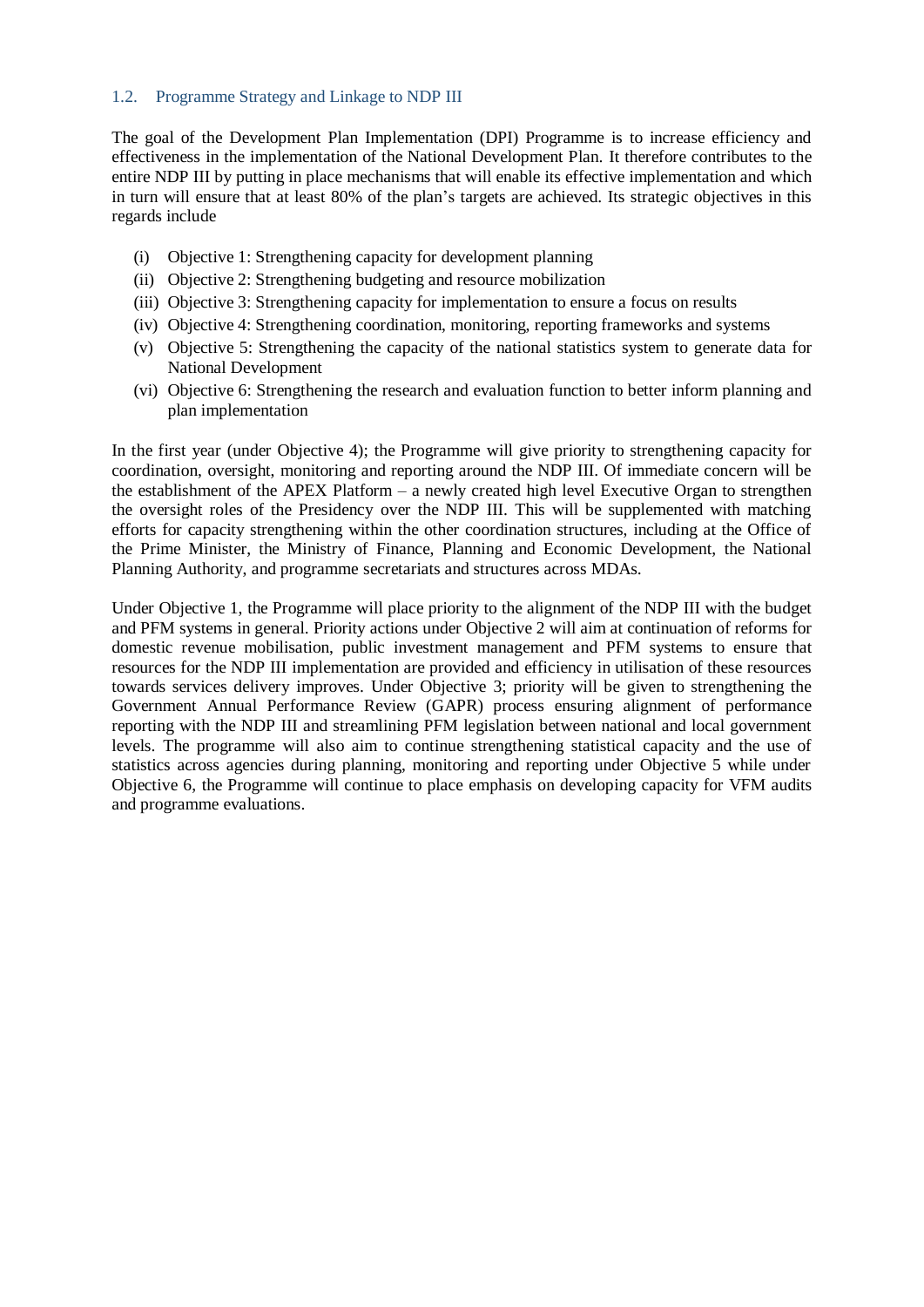## **1.3.** Programme Outcomes and Outcome Indicators

## **Thematic Area 1: Development Planning, Research, Statistics and M&E**

**Programme Objective (s) contributed to by sub-programme:**

Objective 1: Strengthen capacity for development planning

Objective 5. Strengthen the capacity of the statistical system to generate data for national development

Objective 6. Strengthen the research and evaluation function to better inform planning and plan implementation

| Outcome                                                  | <b>Indicators</b>                                                                                                | <b>Baseline</b><br><b>FY2017/18</b> | 2020/21 | 2021/22 | 2022/23 | 2023/24 | 2024/25 |
|----------------------------------------------------------|------------------------------------------------------------------------------------------------------------------|-------------------------------------|---------|---------|---------|---------|---------|
|                                                          | Objective 1: Strengthen capacity for development planning                                                        |                                     |         |         |         |         |         |
| Effective and efficient<br>allocation and utilization    | Percentage of budget released against originally<br>1.1<br>approved budget.                                      | 108.2                               | 100     | 100     | 100     | 100     | 100     |
| of public resources                                      | Percentage of funds absorbed against funds released.<br>1.2                                                      | 99.2                                | 100     | 100     | 100     | 100     | 100     |
|                                                          | 1.3<br>Budget alignment to NDP (%)                                                                               | 60                                  | 70      | 75      | 80      | 90      | 100     |
| <b>Effective Public</b>                                  | Gross capital formation (% of GDP)<br>1.4                                                                        | 24.2                                | 26.44   | 26.76   | 27.08   | 27.41   | 27.7    |
| <b>Investment Management</b>                             | Contribution of public investment to GDP<br>1.5                                                                  |                                     |         |         |         |         |         |
|                                                          | Share of PIP projects implemented on time (%)<br>1.6                                                             |                                     | 70      | 80      | 90      | 95      | 100     |
|                                                          | Share of PIP projects implemented within the<br>1.7<br>approved budget                                           |                                     | 65      | 70      | 75      | 80      | 90      |
|                                                          | Objective 5: Strengthen the capacity of the national statistics system to generate data for National Development |                                     |         |         |         |         |         |
| Enhanced use of data for<br>evidence-based policy and    | 6.1 Proportion of NDPIII baseline indicators up-to-date $\&$<br>updated                                          | 60                                  | 65      | 74      | 85      | 90      | 100     |
| decision making                                          | 6.2 Proportion of key indicators up-to-date with periodic<br>data                                                | 40                                  | 60      | 75      | 83      | 95      | 100     |
|                                                          | 6.3 Proportion of NDP results framework informed by<br><b>Official Statistics</b>                                | 30                                  | 50      | 100     | 100     | 100     | 100     |
|                                                          | Objective 6: Strengthen the research and evaluation function to better inform planning and plan implementation   |                                     |         |         |         |         |         |
| Improved public policy<br>debates and decision<br>making | 6.1 Proportion of government programmes evaluated                                                                |                                     |         |         |         |         |         |

**Thematic Area 2: Resource Mobilization and Budgeting**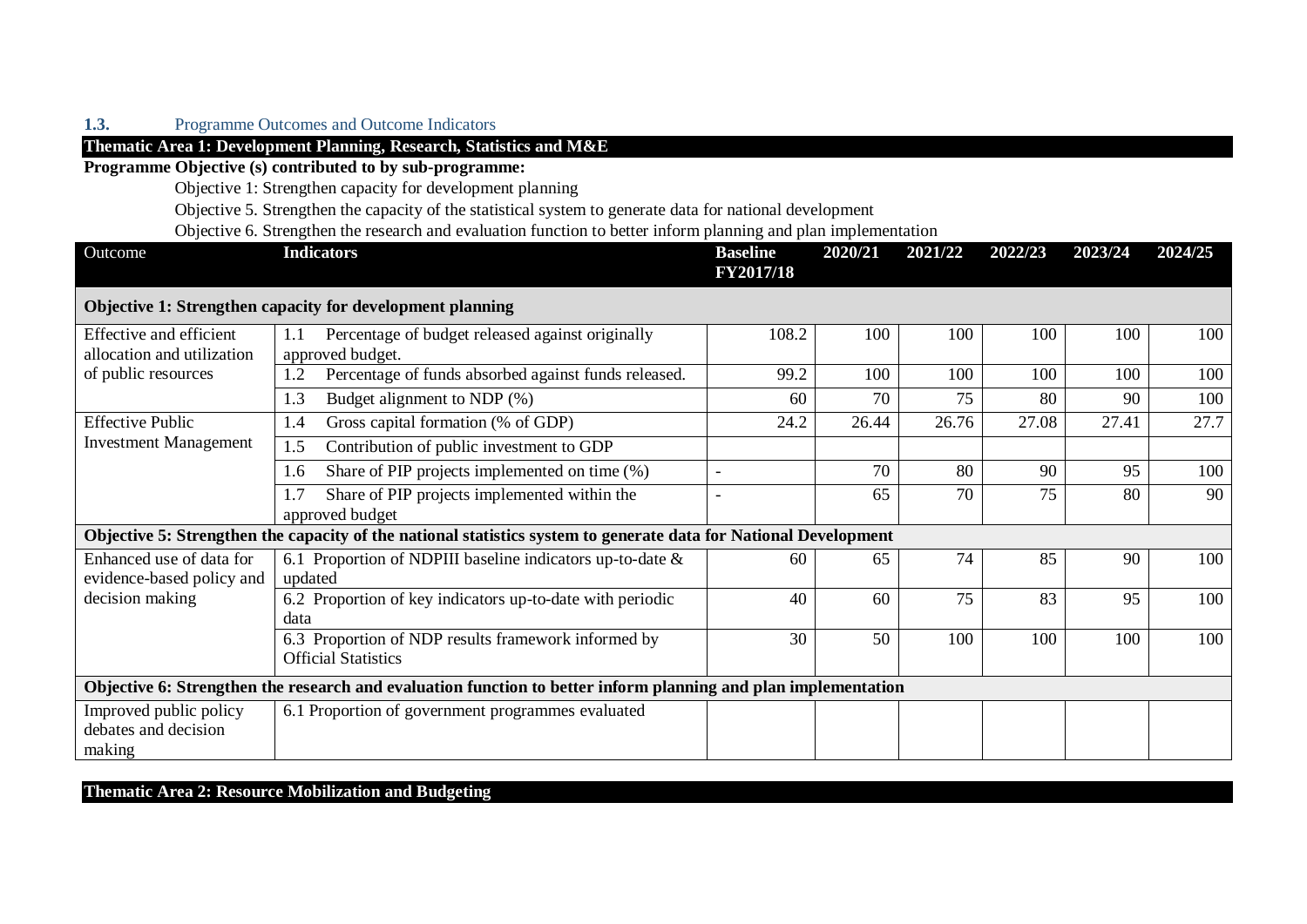## **Programme Objective (s) contributed to by sub-programme:**

Objective 2. Strengthen budgeting and resource mobilization

| Outcome                | <b>Indicators</b>                                                         | <b>Baseline</b><br><b>FY2017/18</b> | 2020/21     | 2021/22  | 2022/23  | 2023/24  | 2024/25  |
|------------------------|---------------------------------------------------------------------------|-------------------------------------|-------------|----------|----------|----------|----------|
|                        | Objective 2. Strengthen budgeting and resource mobilization               |                                     |             |          |          |          |          |
| Fiscal credibility and | 2.1 Revenue to GDP ratio                                                  | 12.95[1]                            | 13.08       | 13.29    | 13.69    | 14.38    | 15.43    |
| Sustainability         | 2.2 Domestic revenue to GDP (%)                                           | 14.61                               | 13.2        | 13.6     | 14.03    | 14.49    | 15.01    |
|                        | 2.3 External resource envelope as a percentage of the<br>National Budget. | 20                                  | 25          | 23       | 19       | 15       | 12       |
|                        | 2.4 Present Value of Public debt stock /GDP                               |                                     |             |          |          |          |          |
|                        | 2.5 Nominal Debt to GDP ratio                                             | 40.6                                | 41.56       | 43.78    | 45.29    | 44.73    | 41.38    |
|                        | 2.6 Proportion of direct budget transfers to local<br>government          | 12                                  | 15.6        | 18.4     | 25       | 28       | 30       |
| Improved budget        | 2.7 Budget transparency index                                             | 60                                  | 62          | 66       | 70       | 72       | 75       |
| credibility            | 2.8 National Budget compliance to Gender and equity (%)                   | 55                                  | 75          | 80       | 82       | 90       | 97       |
|                        | 2.8 Compliance of the National Budget to NDP (%)                          | 60                                  | 70          | 75       | 80       | 90       | 100      |
|                        | 2.8 Supplementary as a percentage of the Initial budget                   | 5.89                                | $\langle 3$ | $\leq$ 3 | $\leq$ 3 | $\leq$ 3 | $\leq$ 3 |
|                        | 2.8 Arrears as a percentage of total expenditure for FY N-1               |                                     | 0.8         | 0.7      | 0.5      | 0.4      | 0.2      |
|                        | 2.8 Green Economy (GE)Public expenditure Review (PER)<br>rating           |                                     |             |          |          |          |          |

## **Thematic Area 3: Accountability Systems and Service Delivery**

**Programme Objective (s) contributed to by sub-programme:**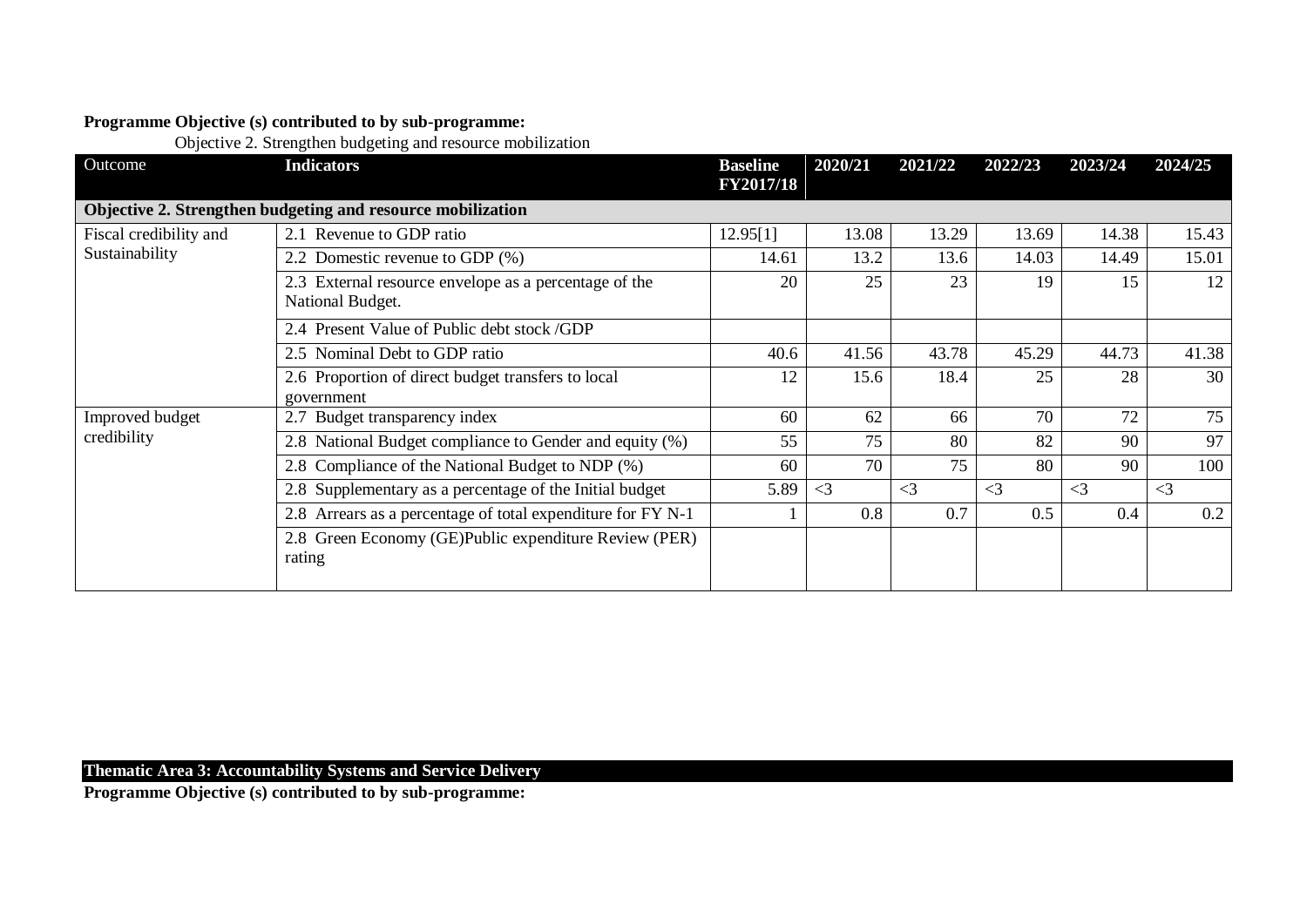# Objective 3. Strengthen capacity for implementation to ensure a focus on results

|                                 | Objective 4. Strengthen coordination, monitoring and reporting frameworks and systems |                                     |         |    |    |                                 |     |
|---------------------------------|---------------------------------------------------------------------------------------|-------------------------------------|---------|----|----|---------------------------------|-----|
| Outcome                         | <b>Indicators</b>                                                                     | <b>Baseline</b><br><b>FY2017/18</b> | 2020/21 |    |    | 2021/22 2022/23 2023/24 2024/25 |     |
|                                 | Objective 3: Strengthen capacity for implementation to ensure a focus on results      |                                     |         |    |    |                                 |     |
| Improved<br>development results | 3.1 Proportion of NDP results on target                                               | N/A                                 | 60      | 70 | 85 | 90                              | 100 |
|                                 | Objective 4: Strengthen coordination, monitoring and reporting frameworks and systems |                                     |         |    |    |                                 |     |
| Improved<br>compliance with     | Proportion of prior year external audit recommendations<br>4.1<br>implemented, %      | 31                                  | 37      | 42 | 46 | 52                              | 55  |
| accountability rules            | Percentage of internal audit recommendations implemented<br>4.2                       | 65.5                                | 79      | 82 | 89 | 100                             | 100 |
| and regulations                 | External auditor ratings (unqualified)<br>4.3                                         | 40                                  | 53      | 65 | 71 | 87                              | 95  |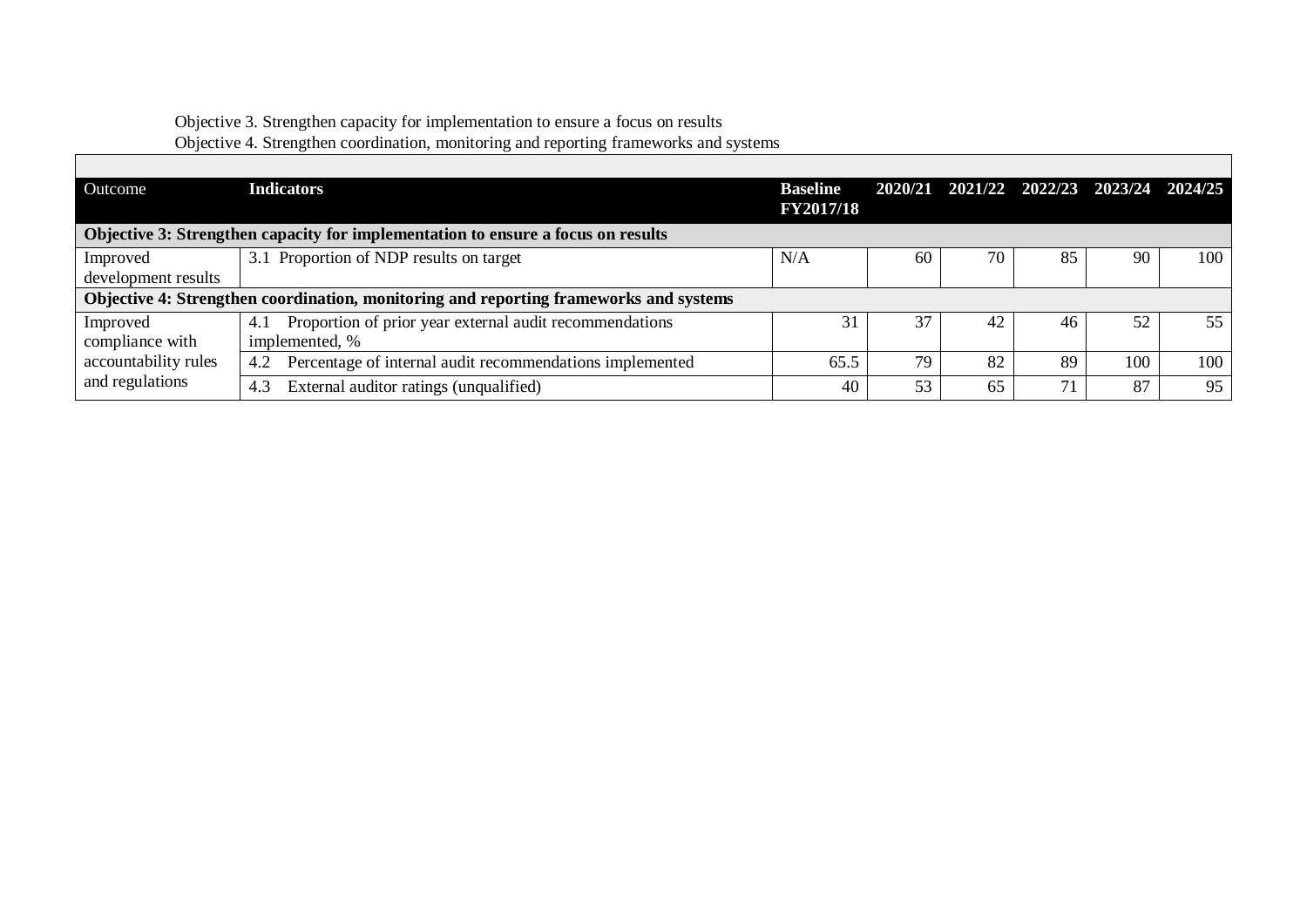#### **2. P2: INTERMEDIATE OUTCOMES, OUTCOME INDICATORS AND PROPOSED BUDGET ALLOCATIONS ALIGNED TO THE NDP**

#### 2.1. Intermediate Outcomes and Indicators

The Indicators listed in the table below will be used to measure progress towards the outcomes under the Programme;

#### **Table P.1 Intermediate Outcomes and Outcome Indicators Aligned to NDP**

#### **MFPED**

#### **SUB PROGRAMME : MACROECONOMIC POLICY AND MANAGEMENT**

Sub Programme Objectives:

- 1. Formulation of appropriate fiscal and monetary policies for revenue generation and management
- 2. To maintain fiscal sustainability
- 3. Generate and apply evidence-based analysis to inform Government decision making on economic policy and national development.
- 4. To achieve potential GDP growth
- 5. To maintain macroeconomic stability for all
- 6. To Increase efforts in domestic revenue mobilization

Intermediate Outcome: Sustainable economic growth and stability

Programme Outcomes contributed to by the Intermediate Outcome

- 1. Effective Public Investment Management
- 2. Effective and efficient allocation and utilization of public resources
- 3. Fiscal credibility and Sustainability
- 4. Improved budget credibility

| <b>Intermediate Outcome Indicators</b> | <b>Performance Targets</b> |                 |         |         |         |         |         |
|----------------------------------------|----------------------------|-----------------|---------|---------|---------|---------|---------|
|                                        | <b>Base vear</b>           | <b>Baseline</b> | 2021/22 | 2022/23 | 2023/24 | 2024/25 | 2025/26 |
| GDP growth rate                        | 2016                       | 4.7%            | 5.2%    | 6.4%    | 7.0%    | 7.2%    | 7.0%    |
| Fiscal Balance as a percentage of GDP  | 2016                       | 4.8%            | 6.8%    | 6.1%    | 4.5%    | 3.1%    | 1.8%    |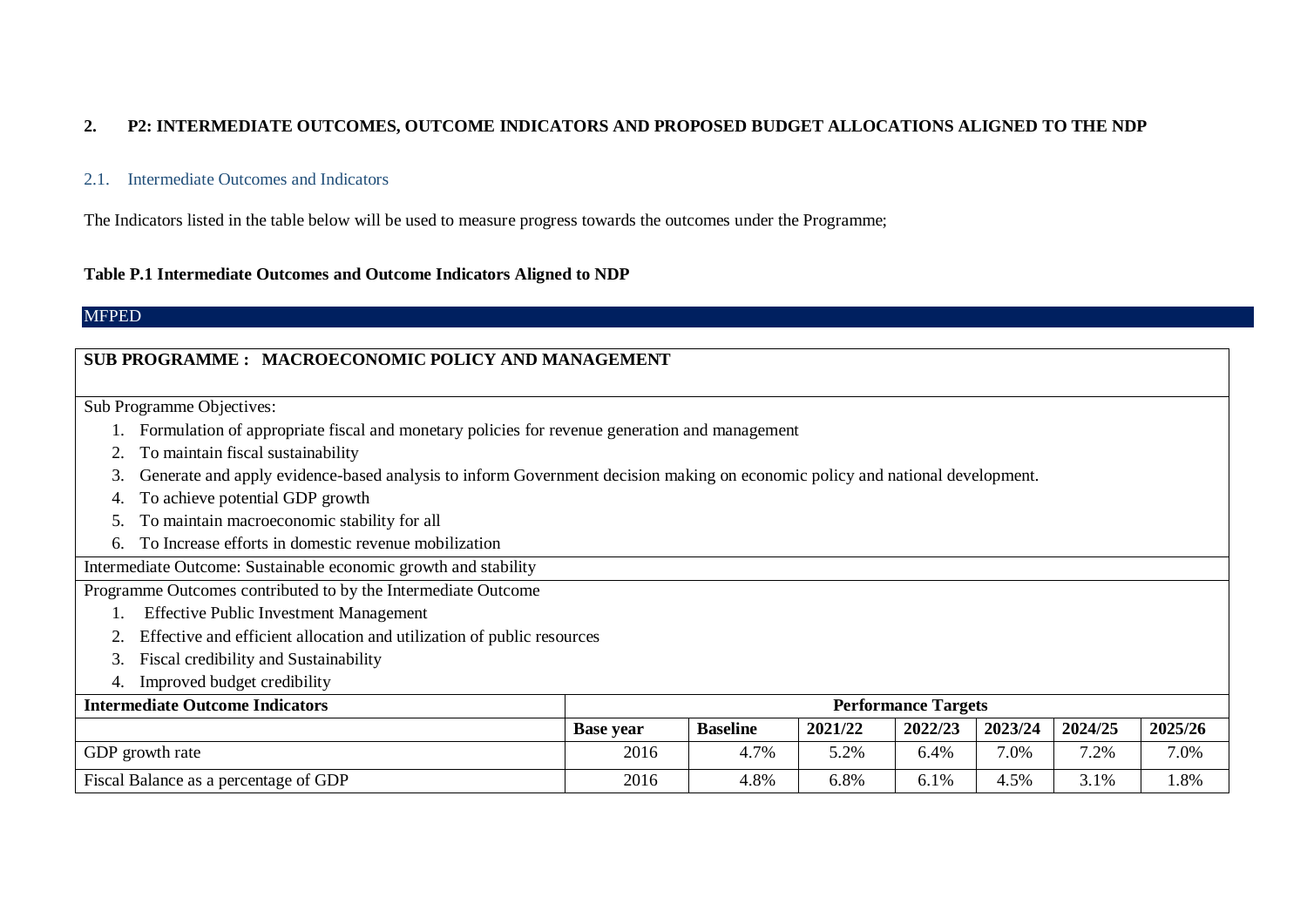| Ratio of Tax Revenue to GDP                                                                                                             | 2016             | 13.1%                      | 13.08    | 13.29    | 13.69    | 14.38    | 15.43    |  |  |
|-----------------------------------------------------------------------------------------------------------------------------------------|------------------|----------------------------|----------|----------|----------|----------|----------|--|--|
| SUB PROGRAMME : BUDGET PREPARATION, EXECUTION AND MONITORING                                                                            |                  |                            |          |          |          |          |          |  |  |
| Sub Programme Objectives:                                                                                                               |                  |                            |          |          |          |          |          |  |  |
| Provide strategies and guidelines for the budget process.<br>1.                                                                         |                  |                            |          |          |          |          |          |  |  |
| Allocate funds to sector priorities in accordance with the Long Term Expenditure Framework and Medium Term Expenditure Framework.<br>2. |                  |                            |          |          |          |          |          |  |  |
| Avail financial resources to finance implementation of Government programmes.<br>3.                                                     |                  |                            |          |          |          |          |          |  |  |
| Monitor and ascertain efficiency in utilization of national resources for intended priorities<br>4.                                     |                  |                            |          |          |          |          |          |  |  |
| To undertake overall policy formulation, coordination, appraisal, analysis, monitoring and evaluation of development projects<br>5.     |                  |                            |          |          |          |          |          |  |  |
| Facilitate the implementation of PPP initiatives to ensure sustainable economic growth and development<br>6.                            |                  |                            |          |          |          |          |          |  |  |
| Intermediate Outcome: Improved budget credibility                                                                                       |                  |                            |          |          |          |          |          |  |  |
| Programme Outcomes contributed to by the Intermediate Outcome                                                                           |                  |                            |          |          |          |          |          |  |  |
| 1. Effective Public Investment Management                                                                                               |                  |                            |          |          |          |          |          |  |  |
| Effective and efficient allocation and utilization of public resources<br>2.                                                            |                  |                            |          |          |          |          |          |  |  |
| Fiscal credibility and Sustainability<br>3.                                                                                             |                  |                            |          |          |          |          |          |  |  |
| Improved budget credibility<br>4.                                                                                                       |                  |                            |          |          |          |          |          |  |  |
|                                                                                                                                         |                  |                            |          |          |          |          |          |  |  |
|                                                                                                                                         |                  |                            |          |          |          |          |          |  |  |
| <b>Intermediate Outcome Indicators</b>                                                                                                  |                  | <b>Performance Targets</b> |          |          |          |          |          |  |  |
|                                                                                                                                         |                  |                            |          |          |          |          |          |  |  |
|                                                                                                                                         | <b>Base year</b> | <b>Baseline</b> 2021/22    |          | 2022/23  | 2023/24  | 2024/25  | 2025/26  |  |  |
| Supplementary expenditure as a %ge of the initial approved                                                                              | 2016             | 4.6%                       | $\leq$ 3 | $\leq$ 3 | $\leq$ 3 | $\leq$ 3 | $\leq$ 3 |  |  |
| budget                                                                                                                                  |                  |                            |          |          |          |          |          |  |  |
| Arrears as %ge of total expenditure for FY N-1                                                                                          | 2016             | 13%                        | 3%       | 2.5%     | 2%       | 1.5%     | 1%       |  |  |
| Funds released as a %ge of the approved budget                                                                                          | 2016             | 100%                       | 100%     | 100%     | 100%     | 100%     | 100%     |  |  |
| National Budget compliance to Gender and equity (%)                                                                                     | 2016             | 55%                        | 75%      | 80%      | 82%      | 90%      | 97%      |  |  |
|                                                                                                                                         |                  |                            |          |          |          |          |          |  |  |
| <b>SUB PROGRAMME : PUBLIC FINANCIAL MANAGEMENT</b>                                                                                      |                  |                            |          |          |          |          |          |  |  |
| Sub Programme Objectives:                                                                                                               |                  |                            |          |          |          |          |          |  |  |
| Compilation and management of the accounts of votes;                                                                                    |                  |                            |          |          |          |          |          |  |  |
| Custody and safety of public money;<br>Manage resources of Government;                                                                  |                  |                            |          |          |          |          |          |  |  |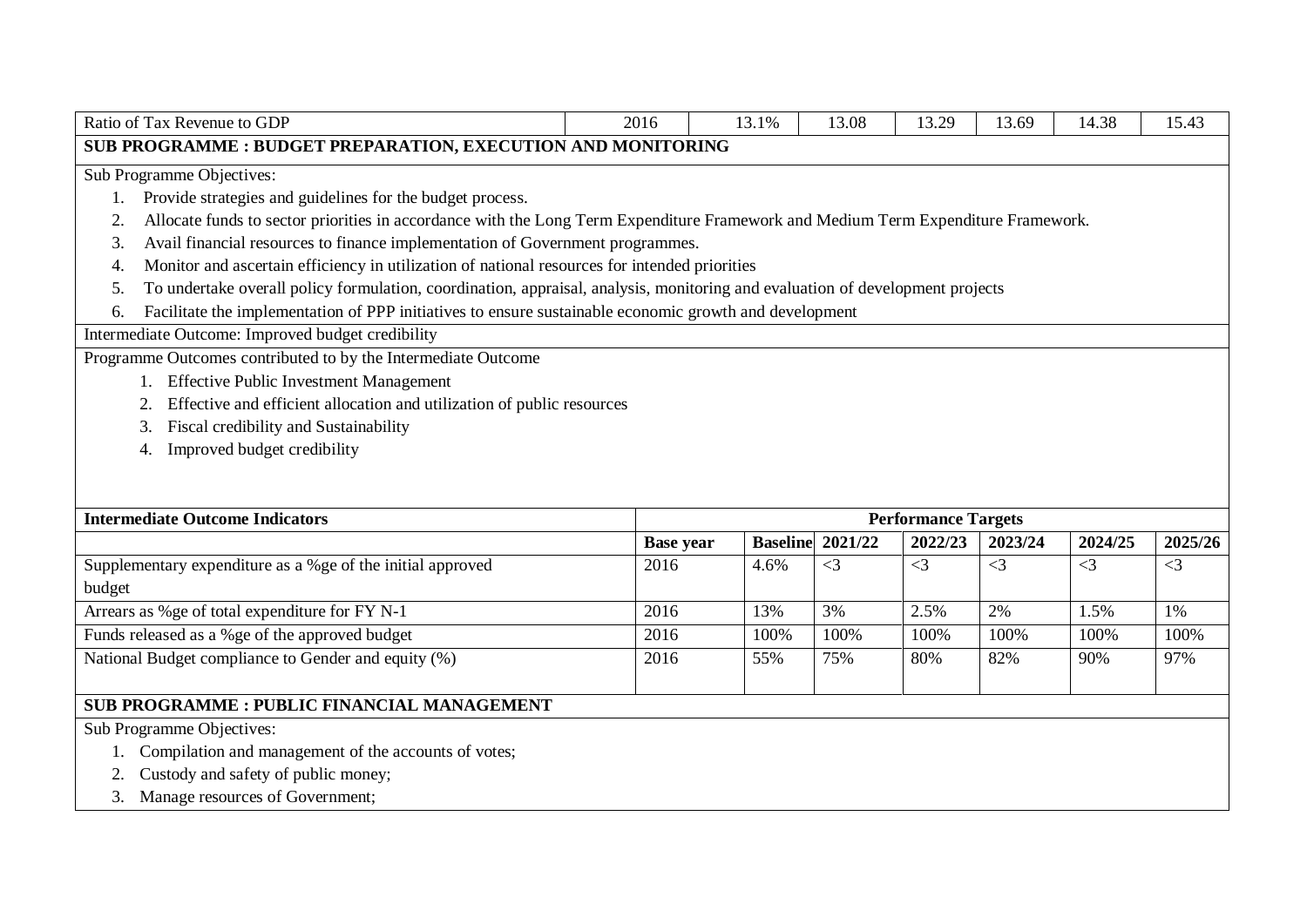- 4. Custody of all government certificates of all titles for investments;
- 5. Maintenance of a register of government investments
- 6. Develop the internal audit strategy and supervise its implementation;
- 7. Develop internal audit policies, rules, standards, manuals, circulars and guidelines;
- 8. Review and consolidate audit reports from the votes and externally financed projects;
- 9. Liaise with the Auditor General, Accountant General, Accounting Officers and Internal Auditors on audit matters

Intermediate Outcome: Compliance with PFM laws and regulations

Programme Outcomes contributed to by the Intermediate Outcome

- 1. Improved compliance with accountability rules and regulations
- 2. Effective and efficient allocation and utilization of public resources
- 3. Increased transparency and accountability

| <b>Intermediate Outcome Indicators</b>                     | <b>Performance Targets</b> |                           |         |         |         |         |         |  |  |  |
|------------------------------------------------------------|----------------------------|---------------------------|---------|---------|---------|---------|---------|--|--|--|
|                                                            |                            | <b>Base year Baseline</b> | 2021/22 | 2022/23 | 2023/24 | 2024/25 | 2025/26 |  |  |  |
| Proportion of MDA s and Local Governments Budgets executed | 2016                       | 65%                       | 95%     | 97%     | 98%     | 100%    | 100%    |  |  |  |
| using automated Financial Management Systems               |                            |                           |         |         |         |         |         |  |  |  |
| Percentage of IFMS uptime                                  | 2016                       | 80%                       | 85%     | 85%     | 90%     | 95%     | 95%     |  |  |  |
| No. of well-functioning Regional centers                   | 2016                       |                           |         |         |         |         |         |  |  |  |
| SUB PROGRAMME : DEFICIT FINANCING AND CASH MANAGEMENT      |                            |                           |         |         |         |         |         |  |  |  |

Sub Programme Objectives:

- 1. Mobilization of external resources (Loan and Grants) and coordination of Regional Activities
- 2. Management of all Public Debt and process of domestic debt issuance to provide for the government 's financing needs as determined by the Macroeconomic Framework
- 3. Effective coordination of cash management operations in liaison with the Accounting General s Office, Directorate of Budget, Directorate of Economic Affairs, Bank of Uganda and Uganda Revenue Authority

Intermediate Outcome: Sustainable Public debt levels

Programme Outcomes contributed to by the Intermediate Outcome

- 1. Effective Public Investment Management
- 2. Effective and efficient allocation and utilization of public resources
- 3. Fiscal credibility and Sustainability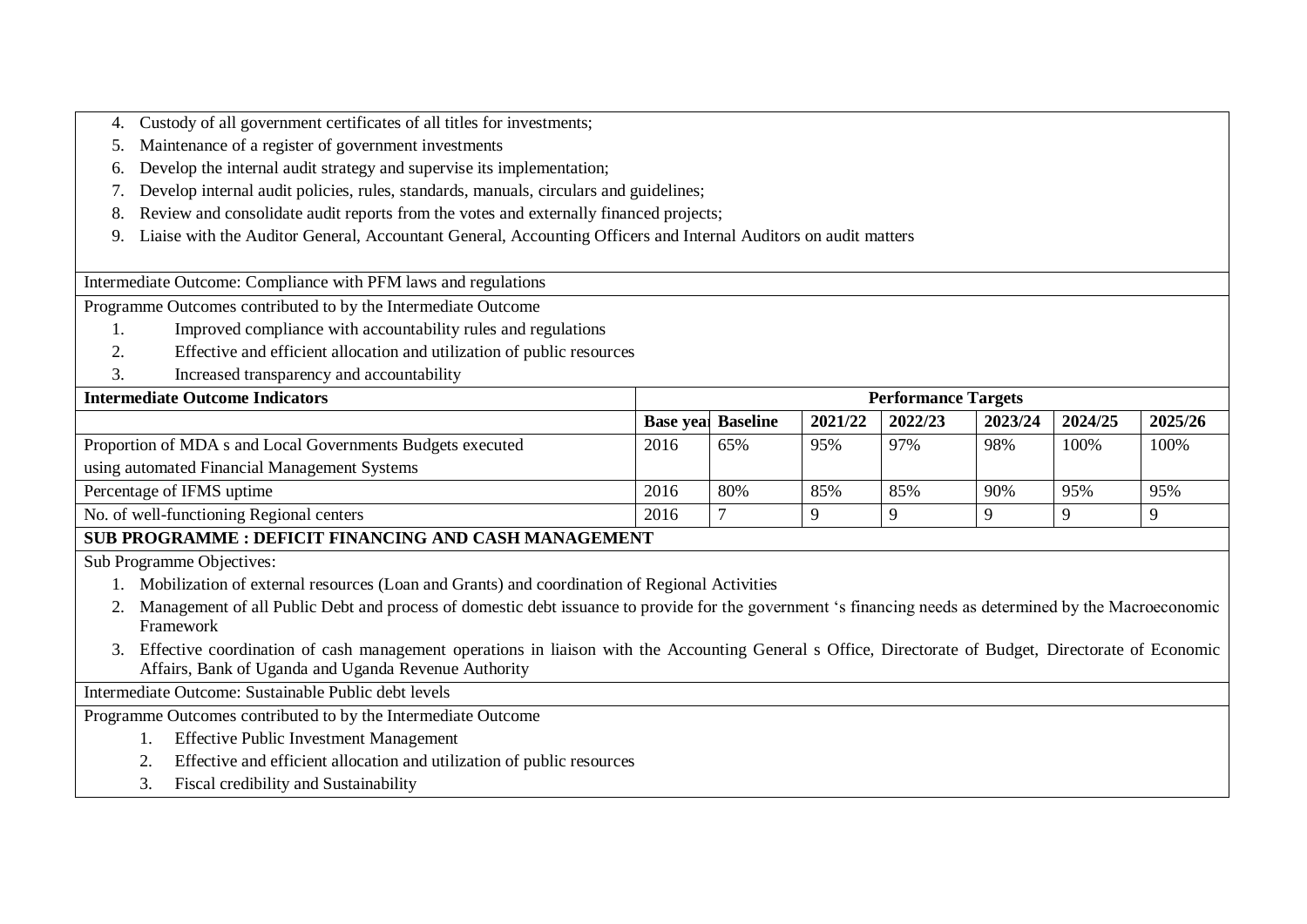## 4. Improved budget credibility

| <b>Intermediate Outcome Indicators</b>                                                                                                    |                  |                 |                        | <b>Performance Targets</b> |         |         |         |  |  |
|-------------------------------------------------------------------------------------------------------------------------------------------|------------------|-----------------|------------------------|----------------------------|---------|---------|---------|--|--|
|                                                                                                                                           | <b>Base year</b> |                 | <b>Baselin</b> 2021/22 | 2022/23                    | 2023/24 | 2024/25 | 2025/26 |  |  |
| Present value of Public Debt to GDP ratio                                                                                                 | 2016             | 40.2%           | 47.6%                  | 49.6%                      | 49.7%   | 49.3%   | 48.0%   |  |  |
| External resources mobilized as a percentage of the National                                                                              | 2016             | 17.5%           | 23%                    | 24%                        | 25%     | 25%     | 23%     |  |  |
| <b>Budget</b>                                                                                                                             |                  |                 |                        |                            |         |         |         |  |  |
| Nominal Debt as a percentage of GDP                                                                                                       | 2016             | 41.4%           | 48.3%                  | 50.5%                      | 53.7%   | 55.5%   | 55.3%   |  |  |
| SUB PROGRAMME: DEVELOPMENT POLICY AND INVESTMENT PROMOTION                                                                                |                  |                 |                        |                            |         |         |         |  |  |
| Sub Programme Objectives:                                                                                                                 |                  |                 |                        |                            |         |         |         |  |  |
| Initiate and coordinate economic policy research to inform National economic development policymaking.                                    |                  |                 |                        |                            |         |         |         |  |  |
| Provide technical advice on budgetary alignment to National development strategies and priorities.<br>2.                                  |                  |                 |                        |                            |         |         |         |  |  |
| Monitor and analyze National development outcomes within the context of relevant regional and international development frameworks.<br>3. |                  |                 |                        |                            |         |         |         |  |  |
| Formulate, review and coordinate policies, laws and regulations to enhance Private Sector competitiveness and growth.<br>4.               |                  |                 |                        |                            |         |         |         |  |  |
| Annually prepare and publish background to the Budget.<br>5.                                                                              |                  |                 |                        |                            |         |         |         |  |  |
| Intermediate Outcome: Increased investment and evidence-based National Development policy agenda                                          |                  |                 |                        |                            |         |         |         |  |  |
| Programme Outcomes contributed to by the Intermediate Outcome                                                                             |                  |                 |                        |                            |         |         |         |  |  |
| <b>Increased Private Investment</b><br>1.                                                                                                 |                  |                 |                        |                            |         |         |         |  |  |
| <b>Increased Private Sector Credit</b><br>2.                                                                                              |                  |                 |                        |                            |         |         |         |  |  |
| <b>Increased Employment</b><br>3.                                                                                                         |                  |                 |                        |                            |         |         |         |  |  |
| <b>Effective Public Investment Management</b><br>4.                                                                                       |                  |                 |                        |                            |         |         |         |  |  |
| <b>Intermediate Outcome Indicators</b>                                                                                                    |                  |                 |                        | <b>Performance Targets</b> |         |         |         |  |  |
|                                                                                                                                           | <b>Base yes</b>  | <b>Baseline</b> | 2021/22                | 2022/23                    | 2023/24 | 2024/25 | 2025/26 |  |  |
| NDP Alignment of the National Budget (%)                                                                                                  | 2016             | n/a             | 72.5                   | 80.5                       | 85      | 90      | 100     |  |  |
| <b>Outdated National Policies (%)</b>                                                                                                     | 2016             | n/a             | 83.5                   | 70                         | 60      | 50      | 40      |  |  |
| Business Licensing and Regulatory Reforms implemented on schedule (%)                                                                     | 2016             | 56              | 58                     | 70                         | 80      | 90      | 100     |  |  |
| <b>SUB PROGRAMME: FINANCIAL SECTOR DEVELOPMENT</b>                                                                                        |                  |                 |                        |                            |         |         |         |  |  |
| Sub Programme Objectives:                                                                                                                 |                  |                 |                        |                            |         |         |         |  |  |
| Providing policy oversight and establish the database on all financial Institutions in the Country.<br>1.                                 |                  |                 |                        |                            |         |         |         |  |  |
| Periodically review and analyze the general performance of the financial sector to inform policy.<br>2.                                   |                  |                 |                        |                            |         |         |         |  |  |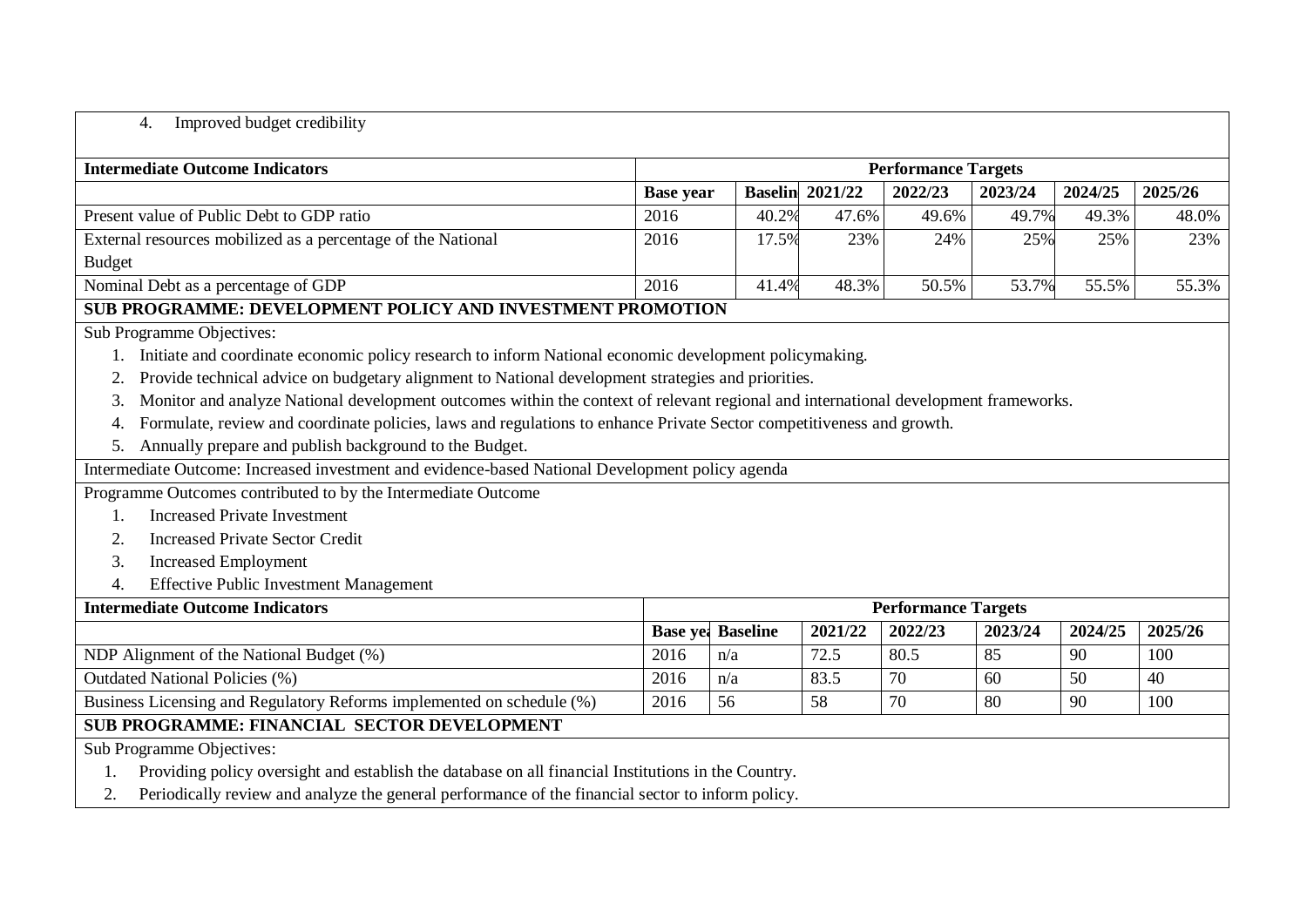- 3. Initiate policies, Laws for deepening and improving the penetration of the financial sector.
- 4. Provide appropriate legislation that makes the financial system efficient and stable, protects the consumers of financial products, and creates a climate for competition and further development.
- 5. Support effective regulation in respect to financial institutions.
- 6. Create a conducive policy environment for product development with Gender Equity perspectives.
- 7. Participate in the formulation of EAC legislations relating to the financial sector to achieve financial convergence.
- 8. Follow developments in the financial markets and business sector in order to assess the need for new policy, new legislation or amendments to existing laws.
- 9. Provide policy advice for regulatory bodies in the financial sector
- 10. Participate in the formulation of EAC legislations relating to the financial sector to achieve financial convergence.
- 11. Formulate rational and sound financial policies that contribute to national and global financial stability towards financial inclusion for all
- 12. Provide briefing and policy advice on the financial sector.

Intermediate Outcome: Credible, safe and sound financial markets and systems

Programme Outcomes contributed to by the Intermediate Outcome

- 1. Increased Private Investment
- 2. Increased Private Sector Credit
- 3. Increased Savings

| <b>Intermediate Outcome Indicators</b>                                          | <b>Performance Targets</b> |                 |         |         |         |         |           |  |  |  |
|---------------------------------------------------------------------------------|----------------------------|-----------------|---------|---------|---------|---------|-----------|--|--|--|
|                                                                                 | <b>Base year</b>           | <b>Baseline</b> | 2021/22 | 2022/23 | 2023/24 | 2024/25 | 2025/26   |  |  |  |
| $\frac{1}{2}$ % ge of financially included adults (=16 years of age) population | 2016                       | 78              | 80      | -81     | 82      | -83     | -85       |  |  |  |
| \, % of Saving to GDP ratio                                                     | 2016                       | 20.5            | 21      | 22      | 23      | 23      | ົາ -      |  |  |  |
| Domestic Equity market capitalization to GDP ratio                              | 2016                       | 4.8%            | 3.4     | 3.8     |         | 4.4     | 5.1       |  |  |  |
| Percentage of Private Sector Credit                                             | 2016                       | 13.752          | 14.5    |         |         | 18      | <b>20</b> |  |  |  |
| SUB PROGRAMME: INTERNAL OVERSIGHT AND ADVISORY SERVICES                         |                            |                 |         |         |         |         |           |  |  |  |

Sub Programme Objectives:

- 1. To provide an independent objective assurance and advisory services on governance, risk management and control processes through disciplined approach by measuring and evaluating internal controls.
- 2. To review and report on proper control over receipt, custody and utilization of all financial resources.
- 3. Conformity with financial and operational procedures as defined by the Act and Accountant General for incurring obligations and authorizing payments and ensuring effective control over expenditure
- 4. Correct classification and allocation of revenue and expenditure accounts.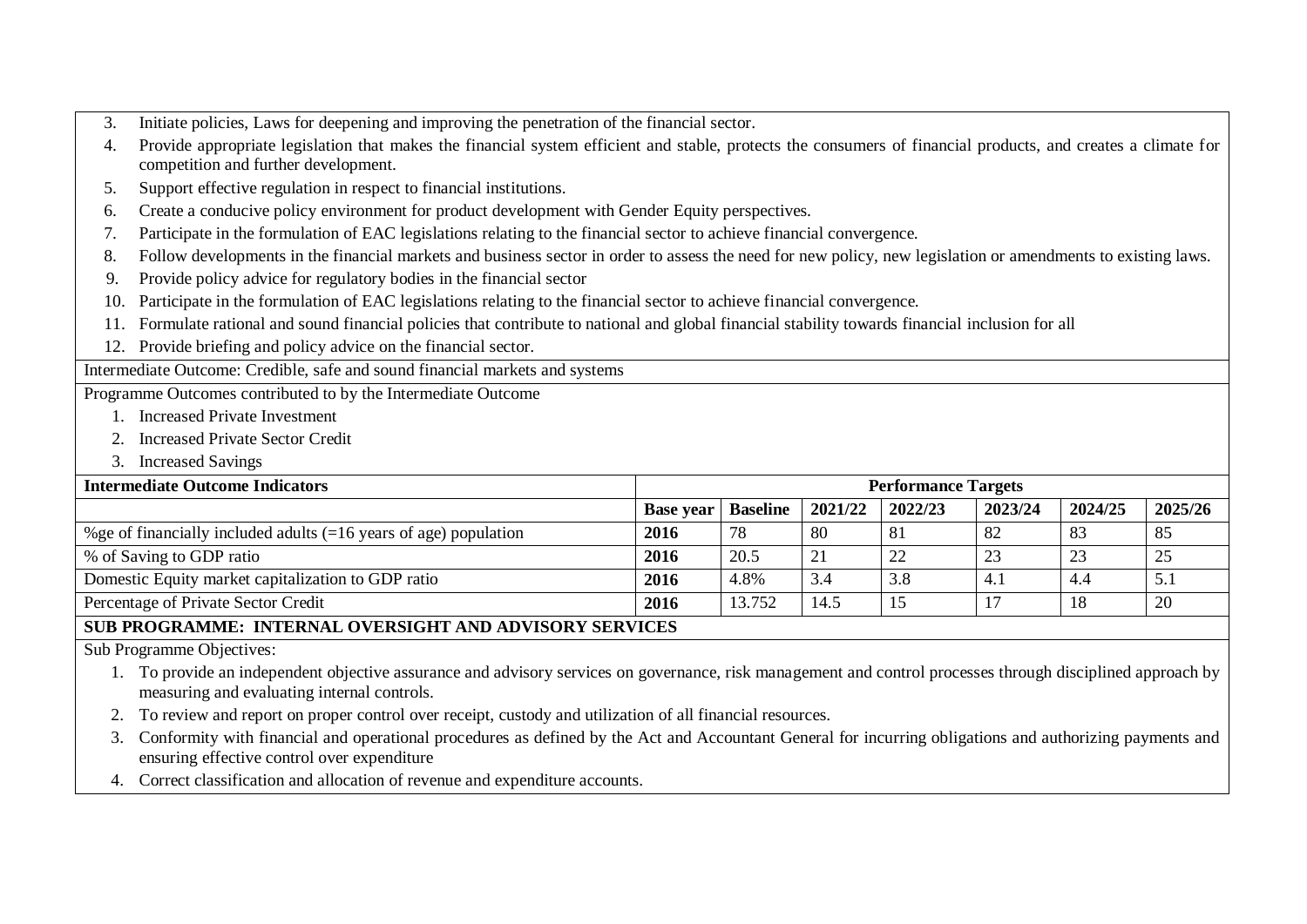| 5. Reliability and integrity of financial and operating data so that information provided allows for the preparation of accurate financial statements and other |
|-----------------------------------------------------------------------------------------------------------------------------------------------------------------|
| reports as required by legislation.                                                                                                                             |

- 6. The systems in place used to safeguard Assets and as appropriate, verification of existence of such Assets.
- 7. Operations or programs to ascertain whether results are consistent with established objectives and goals.
- 8. The adequacy of action by management in response to internal audit reports, and assisting management in the implementation of recommendations made those reports and also, where appropriate, recommendations made by the Auditor General.
- 9. The adequacy of controls built into computerized systems

Intermediate Outcome: Compliance with PFM laws and regulations

Programme Outcomes contributed to by the Intermediate Outcome

- 1. Improved compliance with accountability rules and regulations
- 2. Increased transparency and accountability

| <b>Intermediate Outcome Indicators</b>                                                | <b>Performance Targets</b> |                 |         |         |         |         |         |  |
|---------------------------------------------------------------------------------------|----------------------------|-----------------|---------|---------|---------|---------|---------|--|
|                                                                                       | <b>Base year</b>           | <b>Baseline</b> | 2021/22 | 2022/23 | 2023/24 | 2024/25 | 2025/26 |  |
| Percentage of Internal audit recommendations implemented in Central<br>Government     | 2016                       | 85%             | 70%     | 75%     | 75%     | 78%     | 80%     |  |
| Percentage of Internal audit recommendations implemented in Local<br>Authorities      | 2016                       | 75%             | 61%     | 65%     | 67%     | 70%     | 75%     |  |
| Percentage of Internal audit recommendations implemented in Statutory<br>Corporations | 2016                       | 75%             | 70%     | 75%     | 75%     | 78%     | 80%     |  |

#### **SUB PROGRAMME: POLICY, PLANNING AND SUPPORT SERVICES**

Sub Programme Objectives:

- 1. Provide strategic leadership and management of the Ministry.
- 2. Formulate Ministerial policies, plans and monitor their implementation.
- 3. Manage the physical, financial and human resources
- 4. Support mainstreaming of gender, equity, environment and climate change in ministry Programmes and activities
- 5. To strengthen institutional capacity including Gender and Equity responsive budgeting.

Intermediate Outcome: Improved service Delivery

Programme Outcomes contributed to by the Intermediate Outcome

- 1. Effective and efficient allocation and utilization of public resources
- 2. Fiscal credibility and Sustainability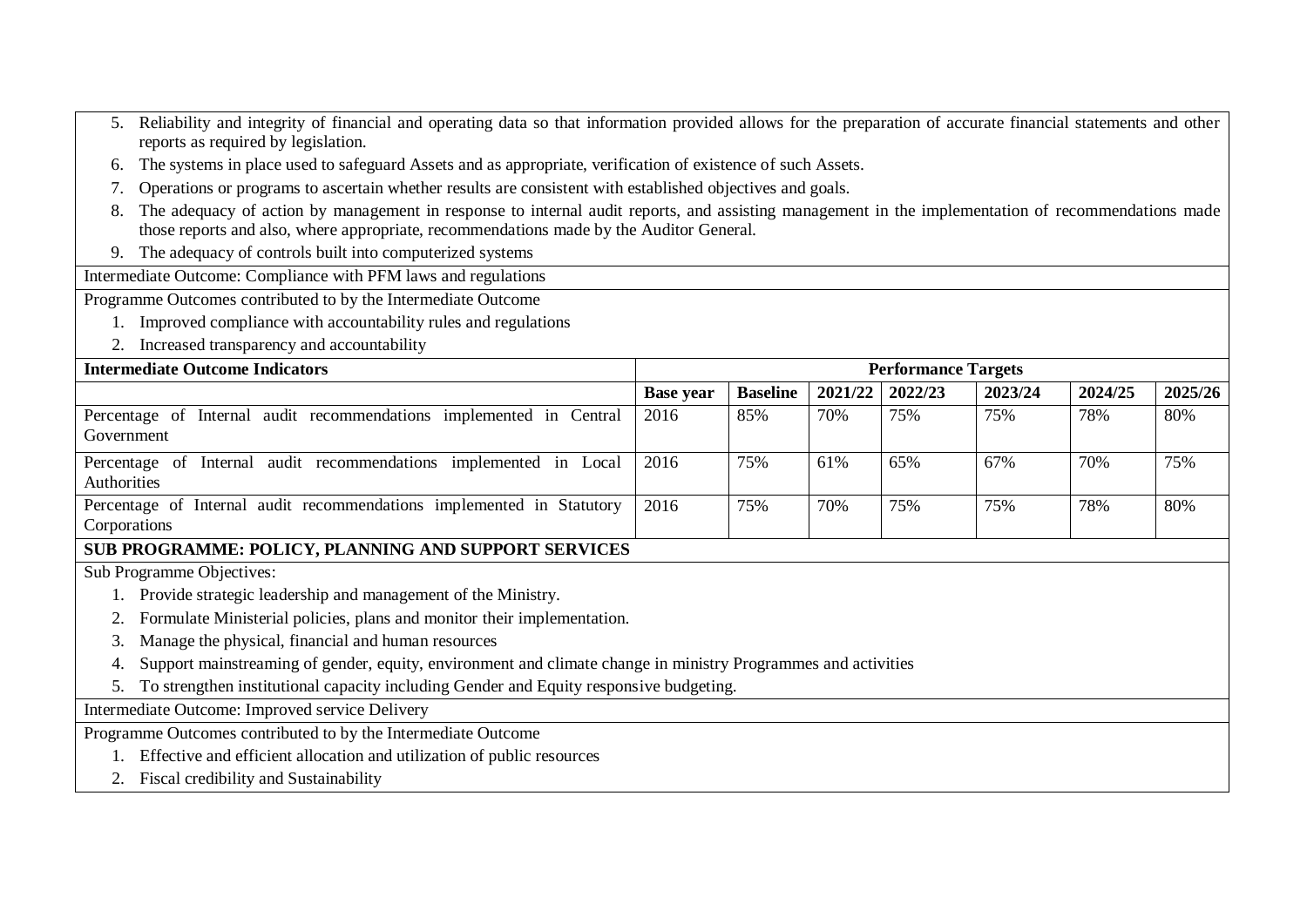| Increased transparency and accountability |                            |     |                         |         |         |         |         |  |
|-------------------------------------------|----------------------------|-----|-------------------------|---------|---------|---------|---------|--|
| <b>Intermediate Outcome Indicators</b>    | <b>Performance Targets</b> |     |                         |         |         |         |         |  |
|                                           | <b>Base vear</b>           |     | <b>Baseline</b> 2021/22 | 2022/23 | 2023/24 | 2024/25 | 2025/26 |  |
| Resource absorption level                 | 2016                       | 98% | 100%                    | 100%    | 100%    | 100%    | 100%    |  |
| Ministry performance ranking              | 2016                       | 68% | 89%                     | 90%     | 95%     | 97%     | 100%    |  |

## URA

| NDP 111 Programme Outcomes contributed to by the Intermediate outcome:                                      |                                                                       |                 |          |                            |         |         |         |  |  |  |  |
|-------------------------------------------------------------------------------------------------------------|-----------------------------------------------------------------------|-----------------|----------|----------------------------|---------|---------|---------|--|--|--|--|
| Increased Revenue to GDP ratio from 15.6% to 18% by 2025                                                    |                                                                       |                 |          |                            |         |         |         |  |  |  |  |
| <b>Sub Programme: Revenue Collection &amp; Administration</b>                                               |                                                                       |                 |          |                            |         |         |         |  |  |  |  |
| Sub Programme Objectives: Strengthen Budgeting & Resource Mobilization                                      |                                                                       |                 |          |                            |         |         |         |  |  |  |  |
| Intermediate Outcome: Fiscal Credibility & Sustainability                                                   |                                                                       |                 |          |                            |         |         |         |  |  |  |  |
| <b>Intermediate Outcome Indicators</b>                                                                      |                                                                       |                 |          | <b>Performance Targets</b> |         |         |         |  |  |  |  |
|                                                                                                             | <b>Base year</b>                                                      | <b>Baseline</b> | 2021/22  | 2022/23                    | 2023/24 | 2024/25 | 2025/26 |  |  |  |  |
| Revenue collection to target                                                                                | 2017/18                                                               | 95.97%          | 100%     | 100%                       | 100%    | 100%    | 100%    |  |  |  |  |
| Total Revenue collected (UGX. Bn)                                                                           | 2017/18                                                               | 14,456          | 21,687   | 23,511                     | 25,587  | 27,985  | 30,608  |  |  |  |  |
| % Growth in amount of NTR collected                                                                         | 2017/18                                                               |                 | 2%       | 3%                         | 4%      | 5%      | 6%      |  |  |  |  |
| % Growth in Tax Revenue                                                                                     | 2017/18<br>10%<br>8%<br>9%<br>9%<br>9%<br>13.65%                      |                 |          |                            |         |         |         |  |  |  |  |
| Amount of Domestic Taxes collected (UGX. Bn)                                                                | 2017/18<br>12,156.93<br>16,080<br>20,354<br>7,865<br>14,134<br>18,391 |                 |          |                            |         |         |         |  |  |  |  |
| Amount of Customs Revenue collected (UGX. Bn)                                                               | 2017/18                                                               | 6,211           | 8,108.13 | 8,273                      | 8,408   | 8,494   | 8,579   |  |  |  |  |
| Amount of NTR collected (UGX. Bn)                                                                           | 2017/18                                                               | 380             | 1,421.91 | 1,465                      | 1,523   | 1,599   | 1,675   |  |  |  |  |
|                                                                                                             |                                                                       |                 |          |                            |         |         |         |  |  |  |  |
| <b>Subprogram: Administration &amp; Support Services</b>                                                    |                                                                       |                 |          |                            |         |         |         |  |  |  |  |
| Sub Programme Objectives: Strengthen Research & Evaluation Function to better inform Planning and Plan imp. |                                                                       |                 |          |                            |         |         |         |  |  |  |  |
| <b>Intermediate Outcome: Improved Public Policy Debates &amp; Decision Making</b>                           |                                                                       |                 |          |                            |         |         |         |  |  |  |  |
| <b>Intermediate Outcome Indicators</b>                                                                      |                                                                       |                 |          | <b>Performance Targets</b> |         |         |         |  |  |  |  |
|                                                                                                             | <b>Base year</b>                                                      | <b>Baseline</b> | 2021/22  | 2022/23                    | 2023/24 | 2024/25 | 2025/26 |  |  |  |  |
| No. of Staff trained in Big Data analysis                                                                   | 2017/18                                                               | 3               | 50       | 50                         | 50      | 50      | 50      |  |  |  |  |
| No. of Research Papers on key emerging                                                                      | 2017/18                                                               | 10              | 10       | 10                         | 10      | 10      | 10      |  |  |  |  |
| issues in Taxation produced                                                                                 |                                                                       |                 |          |                            |         |         |         |  |  |  |  |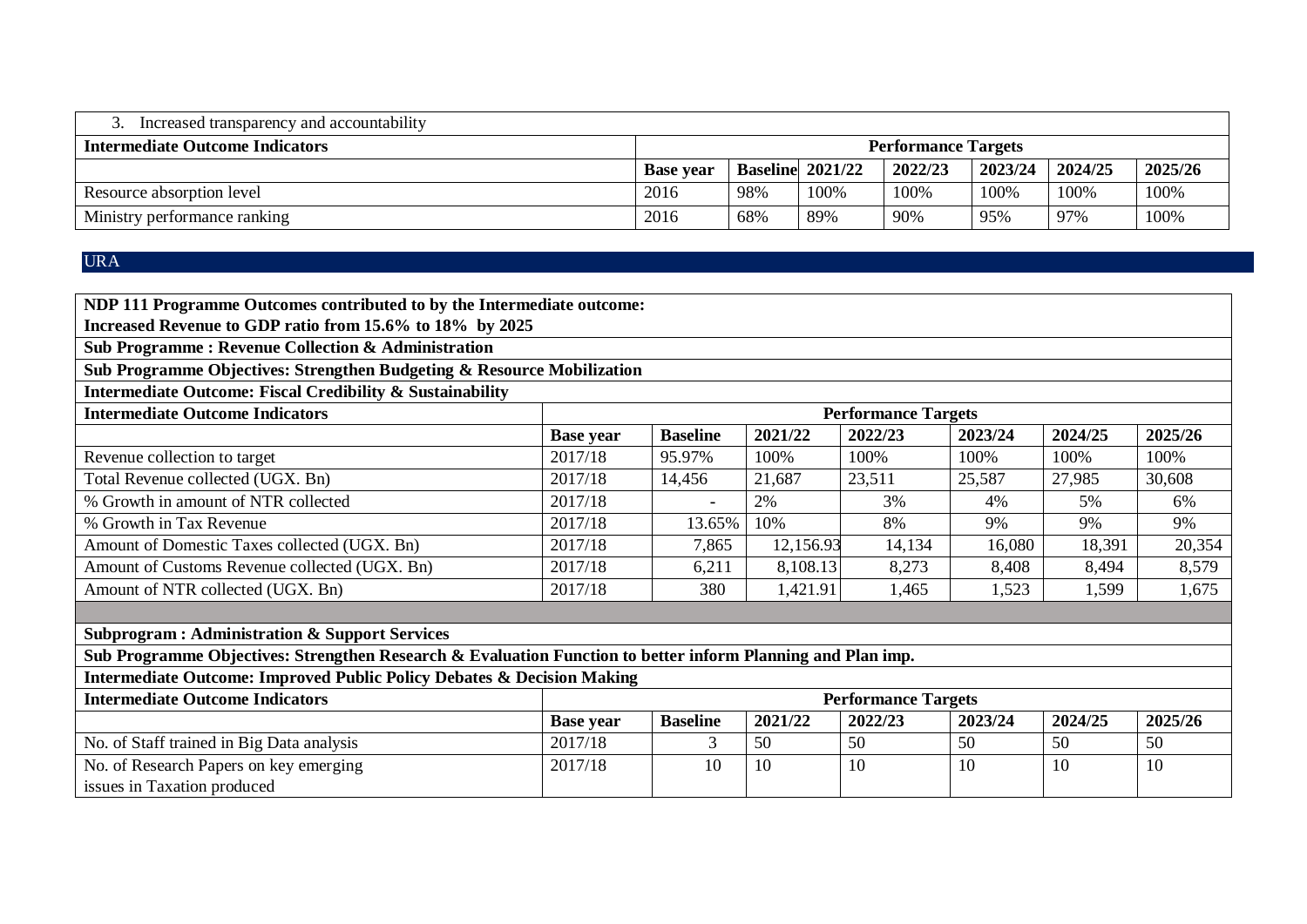| $\mathbf{r}$<br>Nu<br>ារព<br>orto<br>ements<br>≏nσa<br>lanch<br>1111.<br>. и.<br>. | nn:<br>20 L |  |  |  |  |  |  |
|------------------------------------------------------------------------------------|-------------|--|--|--|--|--|--|
|------------------------------------------------------------------------------------|-------------|--|--|--|--|--|--|

## NPA

| Sub-Programme: Development Planning, Research, Statistics and M&E                                     |                  |                  |                            |         |         |                |         |  |  |  |
|-------------------------------------------------------------------------------------------------------|------------------|------------------|----------------------------|---------|---------|----------------|---------|--|--|--|
| <b>Sub-Programme Objective:</b>                                                                       |                  |                  |                            |         |         |                |         |  |  |  |
| 1.0 Strengthen Capacity for development planning                                                      |                  |                  |                            |         |         |                |         |  |  |  |
| 2.0 Strengthen the Research and Evaluation function to better inform planning and plan implementation |                  |                  |                            |         |         |                |         |  |  |  |
| <b>Intermediate Outcome:</b>                                                                          |                  |                  |                            |         |         |                |         |  |  |  |
| Increased integration and alignment of MDA, LGs plans and Budgets to NDPIII                           |                  |                  |                            |         |         |                |         |  |  |  |
| Increased capacity for planning at MDA and LG level<br>2)                                             |                  |                  |                            |         |         |                |         |  |  |  |
| Evidence based policy and decision making<br>3)                                                       |                  |                  |                            |         |         |                |         |  |  |  |
| Programme Outcomes Contributed to by the Intermediate Outcome:                                        |                  |                  |                            |         |         |                |         |  |  |  |
| 1.1 Effective and efficient allocation and utilization of public resources                            |                  |                  |                            |         |         |                |         |  |  |  |
| 1.2 Effective Public Investment Management                                                            |                  |                  |                            |         |         |                |         |  |  |  |
| 1.3 Improved public policy debates and decision making                                                |                  |                  |                            |         |         |                |         |  |  |  |
|                                                                                                       |                  |                  | <b>Performance Targets</b> |         |         |                |         |  |  |  |
| <b>Intermediate Outcome</b><br><b>Indicators</b>                                                      | <b>Base Year</b> | <b>Baseline</b>  | 2021/22                    | 2022/23 | 2023/24 | 2024/25        | 2025/26 |  |  |  |
| Proportion of MDAs with<br>aligned plans to NDPIII                                                    | 2020             | $\mathbf{0}$     | 100                        | 100     | 100     | 100            | 100     |  |  |  |
| Proportion of LGs with aligned<br>plans to NDPIII                                                     | 2020             | $\boldsymbol{0}$ | 100                        | 100     | 100     | 100            | 100     |  |  |  |
| Number of planned programmes<br>evaluated                                                             | 2020             |                  |                            |         |         |                |         |  |  |  |
| Number of policy research<br>papers finalized and disseminated                                        | 2020             | 3                | 3                          | 3       | 3       | $\overline{3}$ | 3       |  |  |  |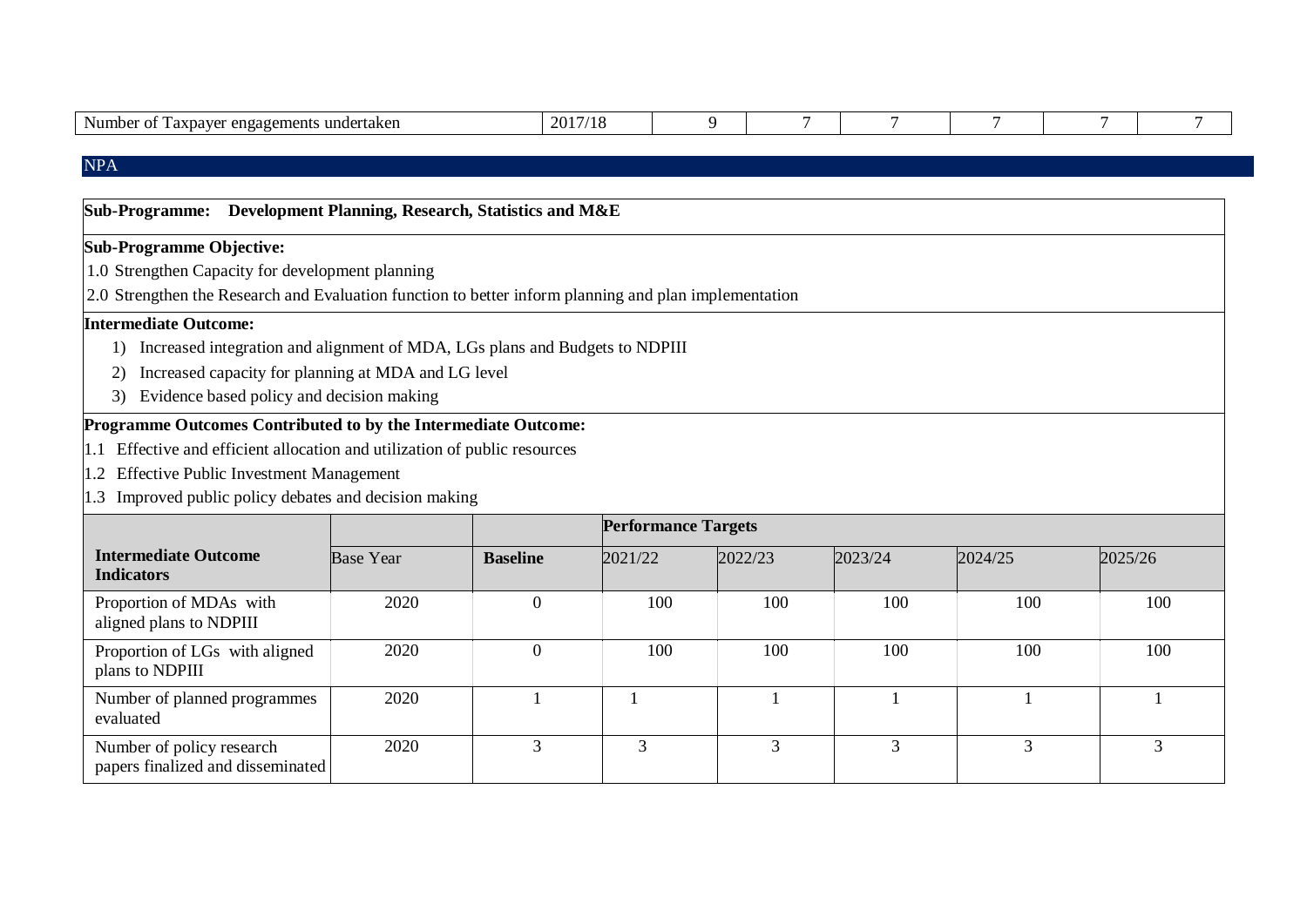#### **Sub-Programme: Resource Mobilization and Budgeting**

**Sub-Programme Objective:** Strengthen budgeting and resource mobilization

#### **Intermediate Outcome:**

Aligned budgets to the NDP priorities

## **Programme Outcomes Contributed to by the intermediate Outcome:**

1.1 Improved budget credibility

|                                                                        |                  |                 | <b>Performance Targets</b> |         |         |         |         |
|------------------------------------------------------------------------|------------------|-----------------|----------------------------|---------|---------|---------|---------|
| <b>Intermediate Outcome</b><br><b>Indicators</b>                       | <b>Base Year</b> | <b>Baseline</b> | 2021/22                    | 2022/23 | 2023/24 | 2024/25 | 2025/26 |
| Level of compliance of the MDA2020<br>budgets to NDP III $(\%)$        |                  | 58.4            | 60                         | 70      | 75      | 80      | 85      |
| Level of compliance of the LGs 2020<br>budgets to NDP III $(\%)$       |                  | 64.8            | 70                         | 75      | 80      | 80      | 85      |
| Sub-Programme: Accountability Systems, Compliance and Service Delivery |                  |                 |                            |         |         |         |         |

## **Sub-Programme Objective:**

Strengthen coordination, monitoring and reporting frameworks and systems

#### **Intermediate Outcome:**

Effective Programme Secretariat

Integrated NDP M&E system for timely and harmonized reporting

#### **Programme Outcomes Contributed to by the intermediate Outcome:**

Improved service delivery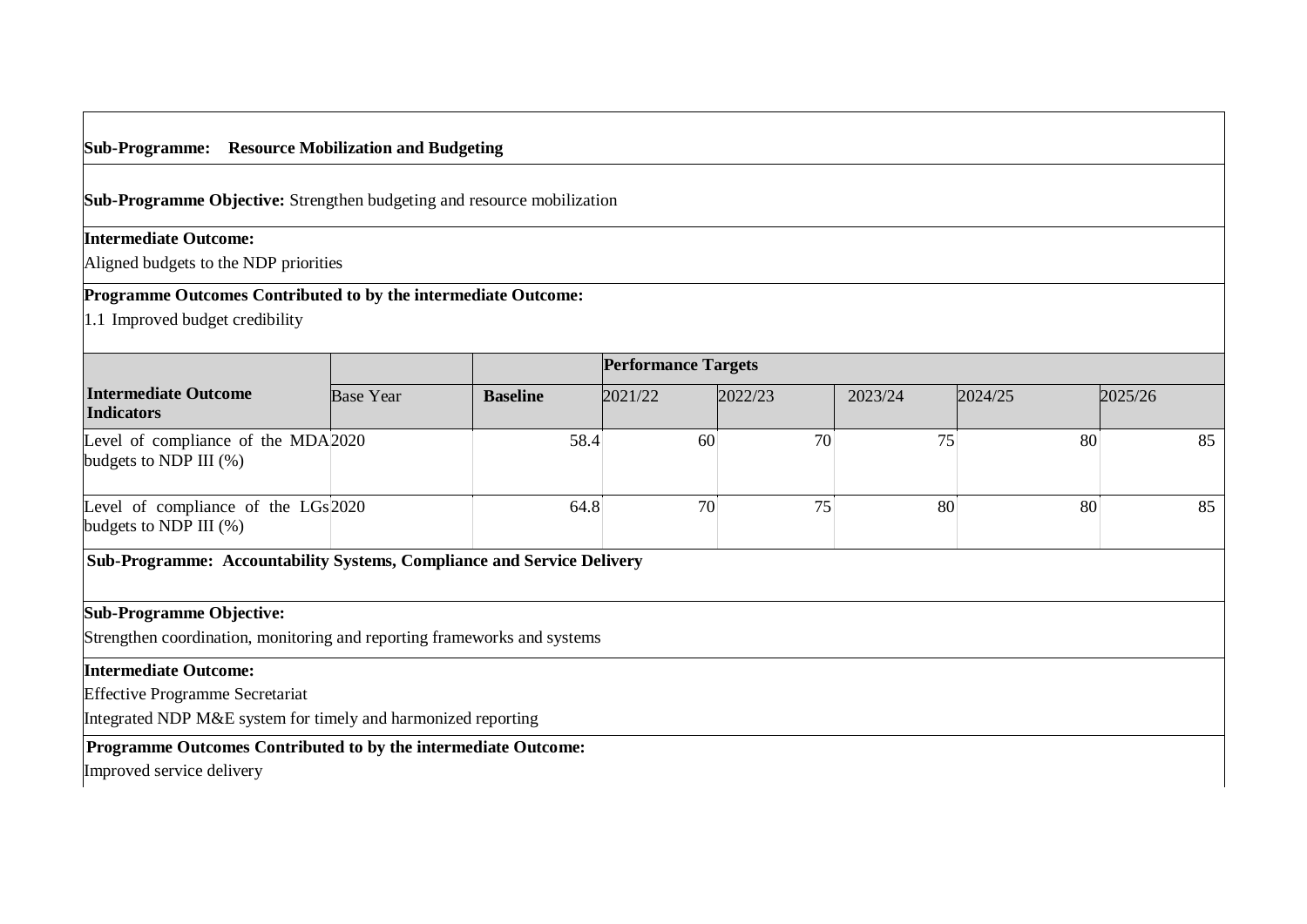|                                                                                                                               | <b>Performance Targets</b> |                 |         |                            |         |         |         |  |  |  |
|-------------------------------------------------------------------------------------------------------------------------------|----------------------------|-----------------|---------|----------------------------|---------|---------|---------|--|--|--|
| Intermediate outcome indicators                                                                                               | <b>Base Year</b>           | <b>Baseline</b> | 2021/22 | 2022/23                    | 2023/24 | 2024/25 | 2025/26 |  |  |  |
| No. of programme reports<br>submitted on time                                                                                 | 2020                       |                 | 18      | 18                         | 18      | 18      | 18      |  |  |  |
| Number of programme reports<br>submitted and conforming to<br>approved formats                                                | 2020                       | 0               | 18      | 18                         | 18      | 18      | 18      |  |  |  |
| Sub-Programme: Human Resource Management /Institutional Coordination                                                          |                            |                 |         |                            |         |         |         |  |  |  |
| <b>Sub-Programme Objective:</b> Strengthen strategic human resource management function of NPA for improved service delivery; |                            |                 |         |                            |         |         |         |  |  |  |
| <b>Intermediate Outcome:</b>                                                                                                  |                            |                 |         |                            |         |         |         |  |  |  |
| Improved Performance of NPA and individual level                                                                              |                            |                 |         |                            |         |         |         |  |  |  |
| Programme Outcomes Contributed to by the intermediate Outcome:                                                                |                            |                 |         |                            |         |         |         |  |  |  |
| Increase Government effectiveness                                                                                             |                            |                 |         |                            |         |         |         |  |  |  |
| <b>Intermediate outcome indicators</b>                                                                                        |                            |                 |         | <b>Performance Targets</b> |         |         |         |  |  |  |
|                                                                                                                               | <b>Base Year</b>           | <b>Baseline</b> | 2021/22 | 2022/23                    | 2023/24 | 2024/25 | 2025/26 |  |  |  |
| % of individuals achieving their<br>performance targets                                                                       | 2020                       | 100             | 100     | 100                        | 100     | 100     | 100     |  |  |  |
| % achievement of NPA<br>performance targets in the plan                                                                       | 2020                       | 71              | 71      | 75                         | 80      | 85      | 90      |  |  |  |
| Improved Staffing levels (%)                                                                                                  | 2020                       | 56              | 60      | 65                         | 75      | 75      | 75      |  |  |  |

UBOS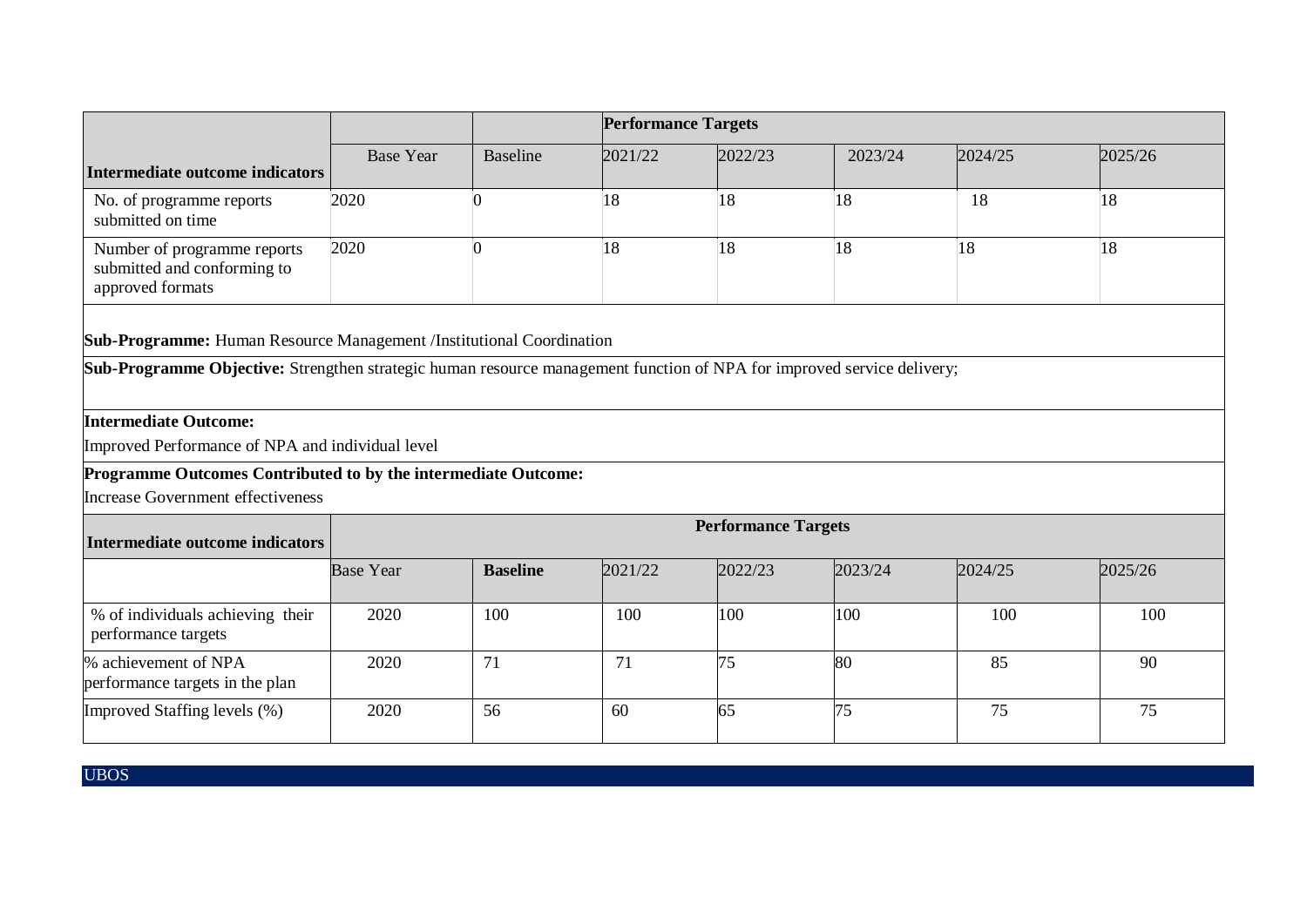#### **NDP III Programme Name**: **DEVELOPMENT PLAN IMPLEMENTATION** *Type*

**NDP III Programme Outcomes contributed to by the Intermediate Outcome\_** *Type*

## **1. ENHANCED USE OF DATA FOR EVIDENCE-BASED POLICY AND DECISION MAKING**

**Sub Programme : Development Planning research , Statistics and M&E**

**Sub Programme Objectives: Strengthen capacity of the statistical system to generate data for national development**

## **Intermediate Outcome: STRENGTHENED PRODUCTION, DEVELOPMENT AND DISSEMINATION OF QUALITY STATISTICS**

| <b>Intermediate Outcome</b>                                        |                           | <b>Performance Targets</b> |         |         |         |         |         |  |  |  |  |
|--------------------------------------------------------------------|---------------------------|----------------------------|---------|---------|---------|---------|---------|--|--|--|--|
| <b>Indicators</b>                                                  |                           |                            |         |         |         |         |         |  |  |  |  |
|                                                                    | <b>Base year Baseline</b> |                            | 2021/22 | 2022/23 | 2023/24 | 2024/25 | 2025/26 |  |  |  |  |
| Reliable and comparable official 2020<br>statistics                |                           | 66                         | 100     |         |         |         |         |  |  |  |  |
| Aligned Statistical programmes<br>and development processes        | 2020                      | 60                         | 80      |         |         |         |         |  |  |  |  |
| Enhanced governance,<br>accountability and societal<br>development | 2020                      | 31                         | 50      |         |         |         |         |  |  |  |  |

OPM

**Sub Programme:** 09 Government Chief Whip

**Sub Programme Objectives:** To coordinate Government Business in Parliament

**Intermediate Outcomes:** 

**Programme outcomes contributed to by the Intermediate Outcome:**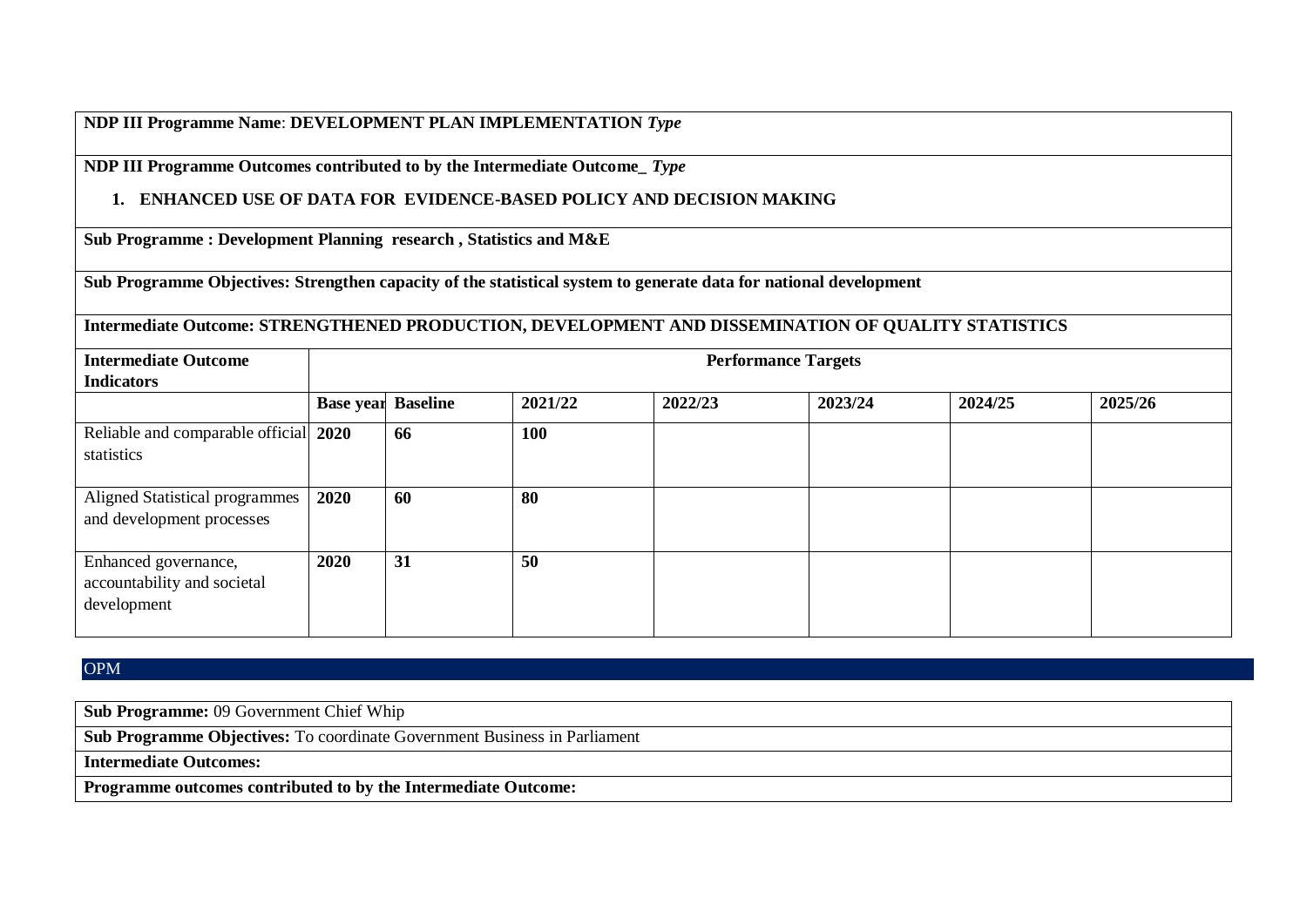|  |  |  | i) Improved compliance with accountability rules and regulations |  |  |
|--|--|--|------------------------------------------------------------------|--|--|
|--|--|--|------------------------------------------------------------------|--|--|

## ii) Improved service Delivery

| <b>Intermediate outcome Indicators</b>                                                                                                             |                  | <b>Performance Target</b> |         |         |         |         |         |  |  |  |  |  |
|----------------------------------------------------------------------------------------------------------------------------------------------------|------------------|---------------------------|---------|---------|---------|---------|---------|--|--|--|--|--|
|                                                                                                                                                    | <b>Base Year</b> | <b>Baseline</b>           | 2021/22 | 2022/23 | 2023/24 | 2024/25 | 2025/26 |  |  |  |  |  |
| Number of Motions presented to<br>Parliment                                                                                                        | 2019/20          | 40                        | 40      | 35      | 30      | 35      | 40      |  |  |  |  |  |
| Percentage of cabinet Min isters<br>attending parliamentary plenary<br><b>Sessions</b>                                                             | 2019/20          | 50%                       | 50%     | 60%     | 70%     | 80%     | 85%     |  |  |  |  |  |
| Number of bills submitted for<br>debate in Parliament                                                                                              | 2019/20          | 35                        | 40      | 30      | 25      | 30      | 35      |  |  |  |  |  |
| <b>Sub Programme:</b> 16 Monitoring and Evaluation                                                                                                 |                  |                           |         |         |         |         |         |  |  |  |  |  |
| <b>Cult Deconomise Okiootives:</b> To mention and surfacts corresponds of the case of necessary course Ministeria. Departments and Agencies (MDAs) |                  |                           |         |         |         |         |         |  |  |  |  |  |

**Sub Programme Objectives:** To monitor and evaluate government policies and programs across Ministries, Departments and Agencies (MDAs)

#### **Intermediate Outcomes:**

#### **Programme outcomes contributed to by the Intermediate Outcome:**

- i) Improved compliance with accountability rules and regulations
- ii) Improved service Delivery

| <b>Intermediate outcome Indicators</b>                                                                                                                                                                                                                                                           |                                                                                                                                       | <b>Performance Target</b> |         |         |         |         |         |  |  |  |  |
|--------------------------------------------------------------------------------------------------------------------------------------------------------------------------------------------------------------------------------------------------------------------------------------------------|---------------------------------------------------------------------------------------------------------------------------------------|---------------------------|---------|---------|---------|---------|---------|--|--|--|--|
|                                                                                                                                                                                                                                                                                                  | <b>Base Year</b>                                                                                                                      | <b>Baseline</b>           | 2021/22 | 2022/23 | 2023/24 | 2024/25 | 2025/26 |  |  |  |  |
| Number of districts covered on the<br>Baraza initiative                                                                                                                                                                                                                                          | 2019/20                                                                                                                               | 30                        | 35      | 40      | 45      | 50      | 50      |  |  |  |  |
| Number of Local Government<br>assessment reports produced                                                                                                                                                                                                                                        | 2019/20                                                                                                                               |                           |         |         |         |         |         |  |  |  |  |
| Sub Programme: 17 Policy Implementation and Coordination                                                                                                                                                                                                                                         |                                                                                                                                       |                           |         |         |         |         |         |  |  |  |  |
|                                                                                                                                                                                                                                                                                                  | Sub Programme Objectives: To strengthen Institutional Framework for Coordination of Policy and Programme implementation in Government |                           |         |         |         |         |         |  |  |  |  |
| <b>Intermediate Outcomes:</b>                                                                                                                                                                                                                                                                    |                                                                                                                                       |                           |         |         |         |         |         |  |  |  |  |
| $\mathbf{D}$ and $\mathbf{D}$ and $\mathbf{D}$ and $\mathbf{D}$ and $\mathbf{D}$ and $\mathbf{D}$ and $\mathbf{D}$ and $\mathbf{D}$ and $\mathbf{D}$ and $\mathbf{D}$ and $\mathbf{D}$ and $\mathbf{D}$ and $\mathbf{D}$ and $\mathbf{D}$ and $\mathbf{D}$ and $\mathbf{D}$ and $\mathbf{D}$ and |                                                                                                                                       |                           |         |         |         |         |         |  |  |  |  |

#### **Programme outcomes contributed to by the Intermediate Outcome:**

- i) Improved compliance with accountability rules and regulations
- ii) Improved service Delivery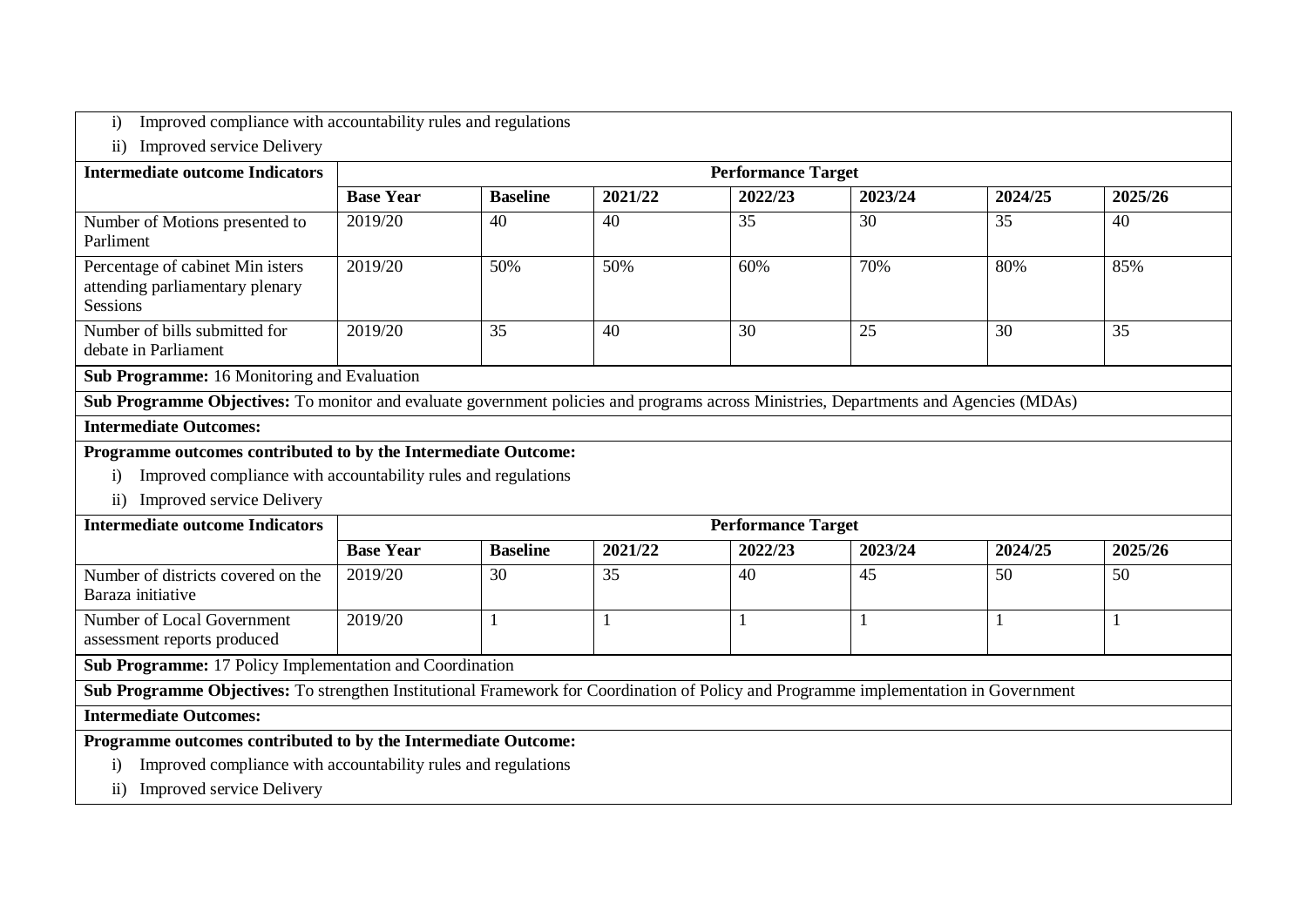| <b>Intermediate outcome Indicators</b>                                                                                                                                                                                           |                  | <b>Performance Target</b> |         |                           |         |         |         |  |  |  |  |  |
|----------------------------------------------------------------------------------------------------------------------------------------------------------------------------------------------------------------------------------|------------------|---------------------------|---------|---------------------------|---------|---------|---------|--|--|--|--|--|
|                                                                                                                                                                                                                                  | <b>Base Year</b> | <b>Baseline</b>           | 2021/22 | 2022/23                   | 2023/24 | 2024/25 | 2025/26 |  |  |  |  |  |
| No. of cross and intra sectoral<br>issues that were resolved through<br>the coordination framework<br>arrangement.                                                                                                               | 2019/20          | 75                        | 80      | 85                        | 95      | 100     | 100     |  |  |  |  |  |
| Percentage of National partnership<br>forum recommendations<br>implemented                                                                                                                                                       | 2019/20          | 85%                       | 90%     | 95%                       | 100%    | 100%    | 100%    |  |  |  |  |  |
| Percentage of PIRT<br>recommendations implemented                                                                                                                                                                                | 2019/20          | 85%                       | 90%     | 95%                       | 100%    | 100%    | 100%    |  |  |  |  |  |
| <b>Sub Programme:</b> 24 Prime Minister's Delivery Unit                                                                                                                                                                          |                  |                           |         |                           |         |         |         |  |  |  |  |  |
| Sub Programme Objectives: To drive and focus service delivery on key Government priorities in infrastructure, energy, job creation, household incomes, social<br>services in health and education; and public sector management. |                  |                           |         |                           |         |         |         |  |  |  |  |  |
| <b>Intermediate Outcomes:</b>                                                                                                                                                                                                    |                  |                           |         |                           |         |         |         |  |  |  |  |  |
| Programme outcomes contributed to by the Intermediate Outcome:                                                                                                                                                                   |                  |                           |         |                           |         |         |         |  |  |  |  |  |
| <b>Improved service Delivery</b><br>$\bf{1)}$                                                                                                                                                                                    |                  |                           |         |                           |         |         |         |  |  |  |  |  |
| <b>Intermediate outcome Indicators</b>                                                                                                                                                                                           |                  |                           |         | <b>Performance Target</b> |         |         |         |  |  |  |  |  |
|                                                                                                                                                                                                                                  | <b>Base Year</b> | <b>Baseline</b>           | 2021/22 | 2022/23                   | 2023/24 | 2024/25 | 2025/26 |  |  |  |  |  |
| Number of Core projects in NDP<br>III fast tracked                                                                                                                                                                               | 2019/20          | 4                         | 5       | 8                         | 10      | 12      | 15      |  |  |  |  |  |

## OOP

**NDP III Programme Name: Development Plan Implementation.**

**NDP III Programme Outcomes contributed to by the Intermediate Outcome.**

**Intermediate Outcome 1:** Improved compliance with accountability rules and regulations.

**Intermediate Outcome 2:** Improved service delivery.

**Intermediate Outcome 3:** Improved Development Results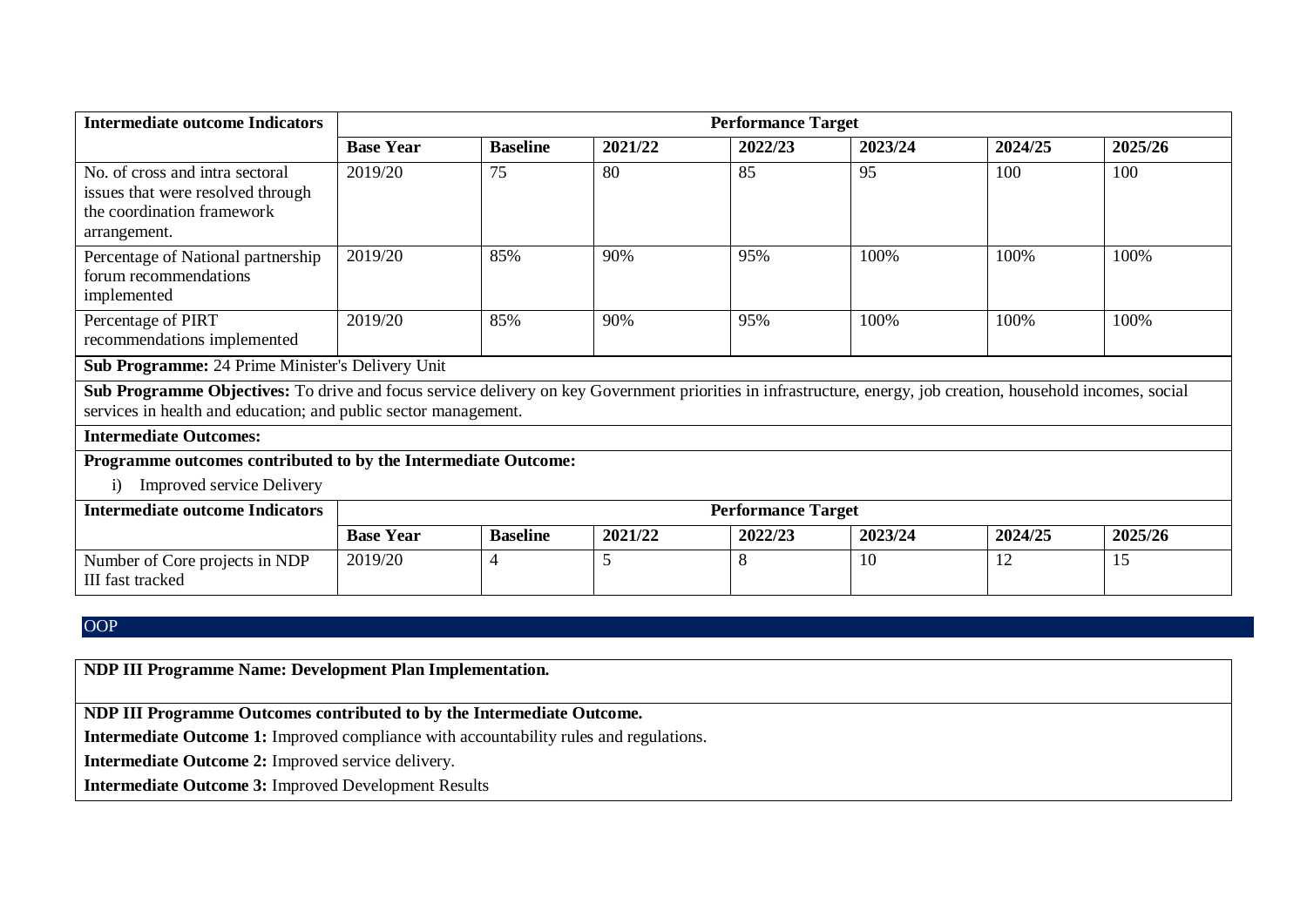## **Sub Programme : Oversight Monitoring and Evaluation & Inspection of Policies and Programs**

## **Sub Programme Objectives:**

I). To Strengthen Oversight, Monitoring, Evaluation and Inspection of Government Policies and Programs.

II). To Strengthen research and Evaluation of Government Policies and Programmes.

**Intermediate Outcome 1:** Improved follow up of recommendations arising from monitoring and inspection of Government Programs.

**Intermediate Outcome 2:**Improved utilization of Program Evaluation Results

| <b>Intermediate Outcome Indicators</b>                                                    |                  | <b>Performance Targets</b> |         |         |         |         |         |  |  |
|-------------------------------------------------------------------------------------------|------------------|----------------------------|---------|---------|---------|---------|---------|--|--|
|                                                                                           | <b>Base year</b> | <b>Baseline</b>            | 2021/22 | 2022/23 | 2023/24 | 2024/25 | 2025/26 |  |  |
| Proportion of M&E and Inspection<br>recommendations acted upon by MDAs.                   | 2019             | 70                         | 75      | 80      | 85      | 90      | 95%     |  |  |
| Proportion of M&E recommendations acted upon<br>from LGs followed up.                     | 2019             | 70                         | 75      | 80      | 85      | 90      | 95%     |  |  |
| Proportion of Executive Decisions Arising from<br>the Apex Plat form acted up on by MDAs. | 2020             | $\left($                   | 80      | 85      | 90      | 95      | 100%    |  |  |
| % of Manifesto commitments implemented by<br>MDAs and LGs.                                | 2019             | 80%                        | 20%     | 40%     | 60%     | 80%     | 100%    |  |  |

#### LGFC

**NDP III Programme Name: Development plan implementation** 

**NDP III Programme Outcomes contributed to by the Intermediate Outcome**

- i. Effective and efficient allocation and utilization of public resources
- ii. Fiscal credibility and Sustainability
- iii. Improved budget credibility
- iv. Improved development results
- v. Improved compliance with accountability rules and regulations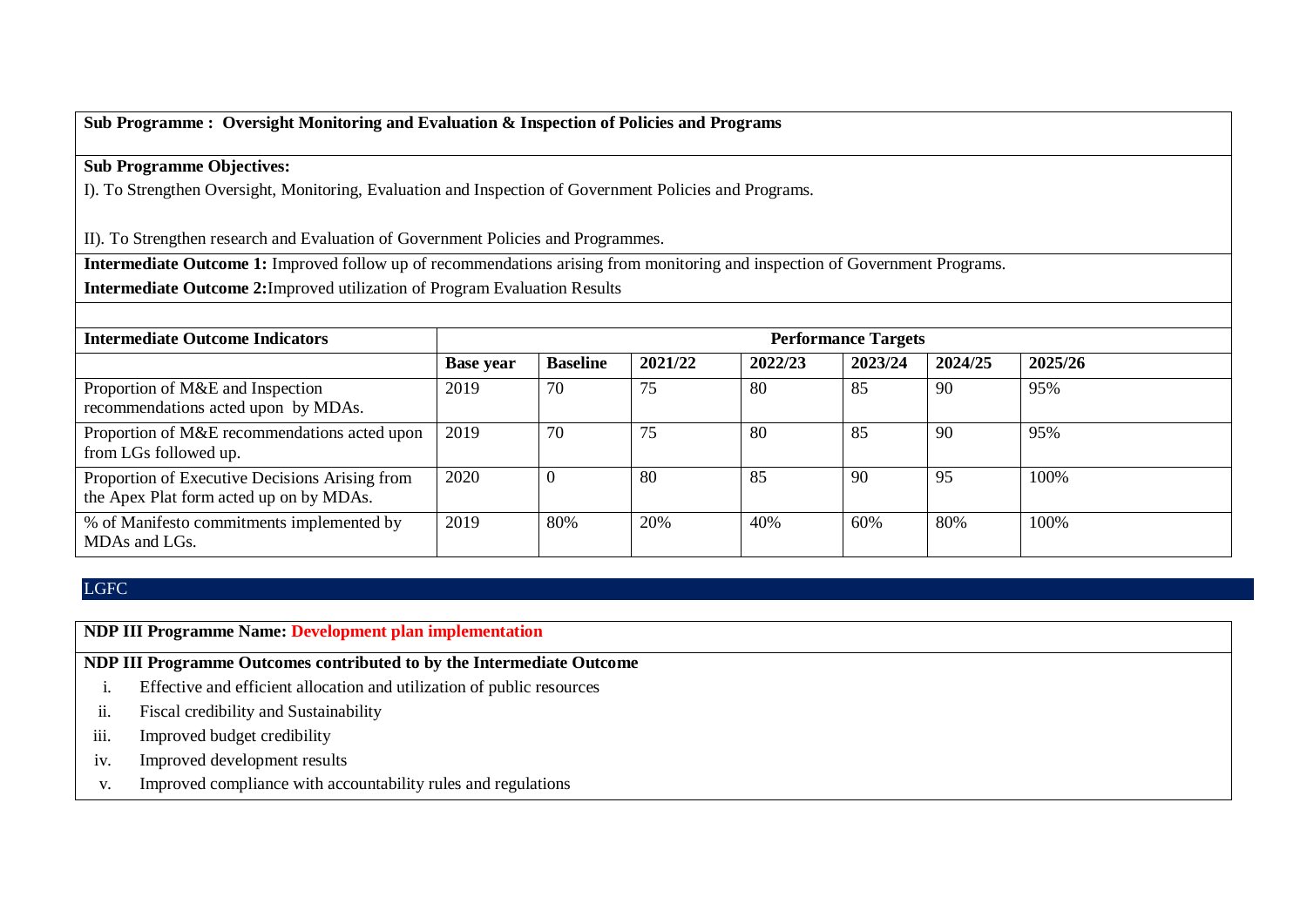| vi.                                                                                        | <b>Improved service Delivery</b>                                   |      |       |       |                            |       |       |       |  |  |
|--------------------------------------------------------------------------------------------|--------------------------------------------------------------------|------|-------|-------|----------------------------|-------|-------|-------|--|--|
| vii.                                                                                       | Enhanced use of data for evidence-based policy and decision making |      |       |       |                            |       |       |       |  |  |
|                                                                                            | <b>Sub Programme: Integrated Development Planning</b>              |      |       |       |                            |       |       |       |  |  |
|                                                                                            | <b>Sub Programme Objectives: Type</b>                              |      |       |       |                            |       |       |       |  |  |
|                                                                                            | <b>Intermediate Outcome: Type</b>                                  |      |       |       |                            |       |       |       |  |  |
|                                                                                            | <b>Intermediate Outcome Indicators</b>                             |      |       |       | <b>Performance Targets</b> |       |       |       |  |  |
| 2021/22<br>2022/23<br>2023/24<br>2024/25<br>2025/26<br><b>Baseline</b><br><b>Base year</b> |                                                                    |      |       |       |                            |       |       |       |  |  |
|                                                                                            | Revenue to GDP ratio                                               | 2019 | 0.24% | 0.27% | 0.29%                      | 0.32% | 0.36% | 0.39% |  |  |

## NIRA

| <b>NDP III Programme Name: Development Plan Implementation</b>                                               |                                                                    |                 |         |         |         |         |         |  |  |  |
|--------------------------------------------------------------------------------------------------------------|--------------------------------------------------------------------|-----------------|---------|---------|---------|---------|---------|--|--|--|
| NDP III Programme Outcomes contributed to by the Intermediate Outcome                                        |                                                                    |                 |         |         |         |         |         |  |  |  |
|                                                                                                              | Enhanced use of data for evidence-based policy and decision making |                 |         |         |         |         |         |  |  |  |
|                                                                                                              |                                                                    |                 |         |         |         |         |         |  |  |  |
|                                                                                                              | <b>Sub Programme: Civil Registration and Vital Statistics</b>      |                 |         |         |         |         |         |  |  |  |
| <b>Sub Programme Objectives:</b>                                                                             |                                                                    |                 |         |         |         |         |         |  |  |  |
| To increase access and coverage of Birth and adoption order Registration services                            |                                                                    |                 |         |         |         |         |         |  |  |  |
| To increase access and coverage of Registration of Death services<br>3.                                      |                                                                    |                 |         |         |         |         |         |  |  |  |
| To enhance timeliness in the provision of vital statistics services to support socio economic planning<br>4. |                                                                    |                 |         |         |         |         |         |  |  |  |
| <b>Intermediate Outcome:</b> Enhanced Civil Registration and Vital Statistics services                       |                                                                    |                 |         |         |         |         |         |  |  |  |
| <b>Performance Targets</b><br><b>Intermediate Outcome Indicators</b>                                         |                                                                    |                 |         |         |         |         |         |  |  |  |
|                                                                                                              | <b>Base year</b>                                                   | <b>Baseline</b> | 2021/22 | 2022/23 | 2023/24 | 2024/25 | 2025/26 |  |  |  |
| No. of functional integrated registries                                                                      | 2019/20                                                            | 16              | 20      | 25      | 30      | 50      | 60      |  |  |  |
| Proportion of districts with effective 2019/20<br>efficient<br>birth<br>death<br>and<br>and                  |                                                                    | $\Omega$        | 30      | 65      | 70      | 85      | 100     |  |  |  |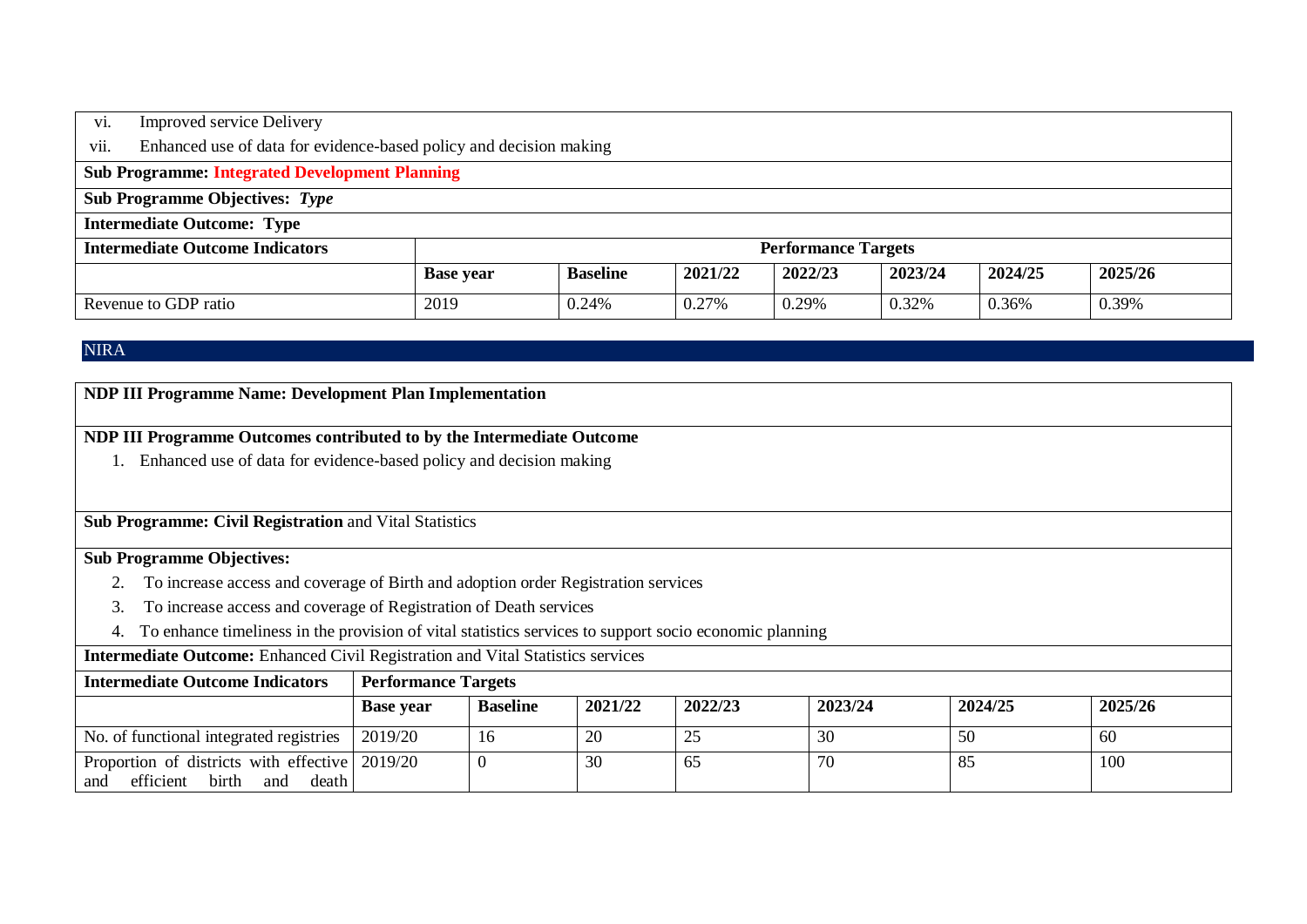| registration services                                                                                          |   |    |    |     |     |     |
|----------------------------------------------------------------------------------------------------------------|---|----|----|-----|-----|-----|
| Proportion of MDAs and LGs 2019/20<br>administrative<br>collecting<br>data<br>focusing on cross cutting issues | U | 40 | 80 | 120 | 146 | 146 |
| Integrated government tax system in 2019/20<br>place by 2021/2022                                              | v |    |    |     |     |     |

## 2.2. Medium Term Projections

## **Table P2.2: Medium Term Projections by Sub-Programme**

| <b>Billion Uganda Shillings</b>                 | <b>Approved</b> | <b>Proposed</b> |         |         |         |         |
|-------------------------------------------------|-----------------|-----------------|---------|---------|---------|---------|
| <b>Ministry of Finance</b>                      | 2020/21         | 2021/22         | 2022/23 | 2023/24 | 2024/25 | 2025/26 |
| Macroeconomic Policy and Management             | 23.317          | 23.317          | 30.312  | 39.406  | 51.227  | 66.596  |
| Budget Preparation, Execution and Monitoring    | 55.783          | 55.783          | 72.518  | 94.273  | 122.555 | 159.322 |
| <b>Public Financial Management</b>              | 141.699         | 107.147         | 139.291 | 181.078 | 235.402 | 306.022 |
| Deficit Financing and Cash Management           | 11.222          | 11.222          | 14.589  | 18.965  | 24.655  | 32.051  |
| Development Policy and Investment Promotion     | 13.991          | 13.991          | 18.188  | 23.645  | 30.738  | 39.960  |
| <b>Internal Oversight and Advisory Services</b> | 5.259           | 3.479           | 4.523   | 5.880   | 7.643   | 9.936   |
| Policy, Planning and Support Services           | 50.986          | 50.986          | 66.282  | 86.166  | 112.016 | 145.621 |
| <b>MFPED Total</b>                              | 302.257         | 265.925         | 345.703 | 449.413 | 584.236 | 759.508 |
| <b>Office of the Prime Minister</b>             |                 |                 |         |         |         |         |
| <b>Executive Office</b>                         | 6.760           | 6.760           | 7.570   | 8.480   | 9.500   | 10.640  |
| <b>General Duties</b>                           | 0.430           | 0.430           | 0.480   | 0.540   | 0.600   | 0.680   |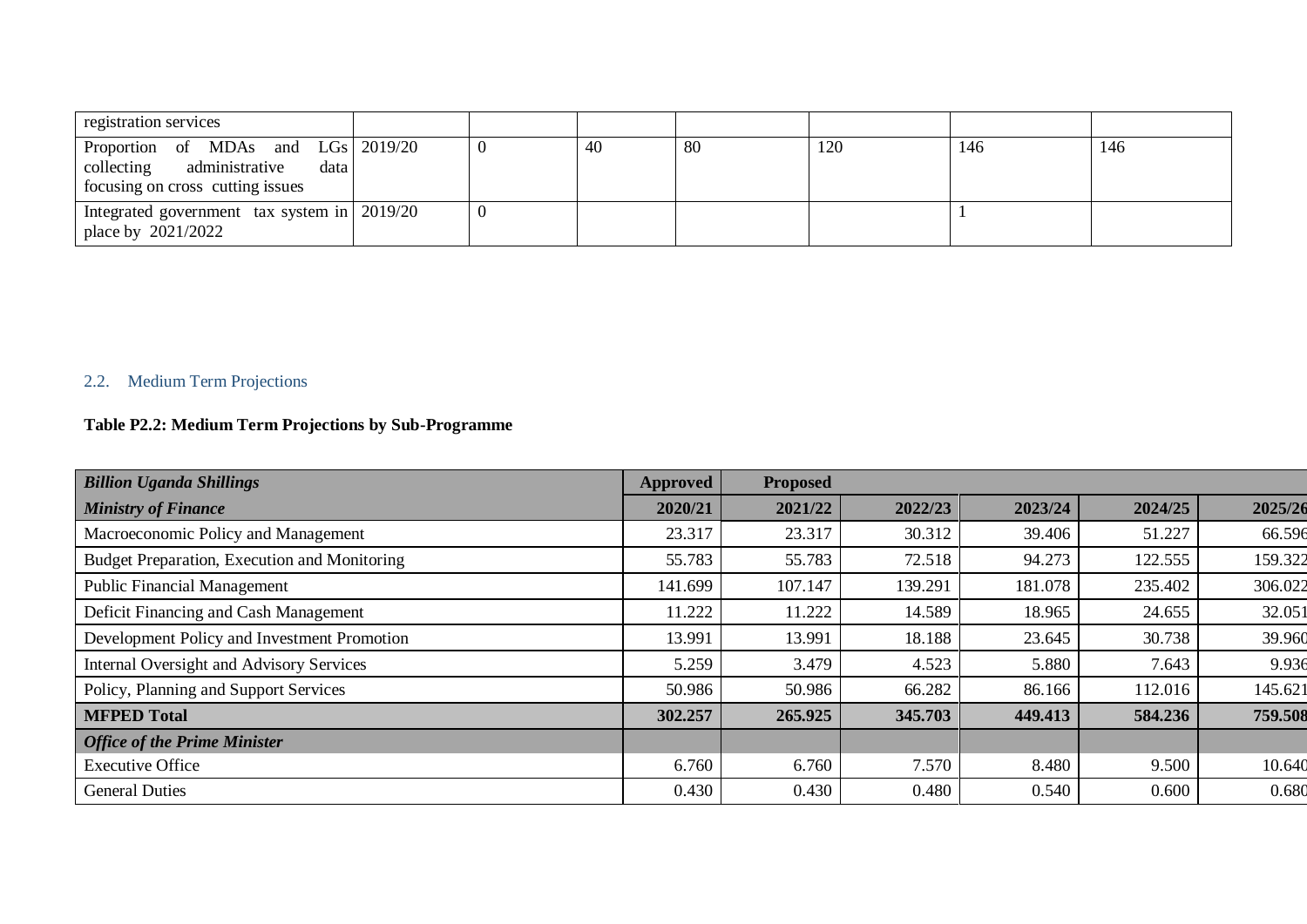| <b>Billion Uganda Shillings</b>                          | <b>Approved</b> | <b>Proposed</b> |         |         |         |         |
|----------------------------------------------------------|-----------------|-----------------|---------|---------|---------|---------|
| <b>Ministry of Finance</b>                               | 2020/21         | 2021/22         | 2022/23 | 2023/24 | 2024/25 | 2025/26 |
| Macroeconomic Policy and Management                      | 23.317          | 23.317          | 30.312  | 39.406  | 51.227  | 66.596  |
| Government Chief Whip                                    | 2.860           | 2.860           | 3.200   | 3.590   | 4.020   | 4.500   |
| Monitoring and Evaluation                                | 3.800           | 3.800           | 4.260   | 4.770   | 5.340   | 5.980   |
| Policy Implementation and Coordination                   | 2.560           | 2.560           | 2.870   | 3.210   | 3.600   | 4.030   |
| 1st Deputy Prime Minister/Deputy Leader of Govt Business | 1.420           | 1.420           | 1.590   | 1.780   | 1.990   | 2.230   |
| Prime Minister's Delivery Unit                           | 2.210           | 2.210           | 2.480   | 2.770   | 3.100   | 3.480   |
| <b>Communication and Public Relations</b>                | 0.500           | 0.500           | 0.560   | 0.630   | 0.700   | 0.790   |
| <b>Finance and Administration</b>                        | 8.430           | 8.290           | 9.280   | 10.400  | 11.650  | 13.040  |
| <b>Internal Audit</b>                                    | 0.840           | 0.840           | 0.940   | 1.050   | 1.180   | 1.320   |
| Policy and Planning                                      | 0.970           | 0.970           | 1.090   | 1.220   | 1.360   | 1.530   |
| Human Resource Management                                | 0.930           | 0.930           | 1.040   | 1.170   | 1.310   | 1.460   |
| <b>OPM</b> Total                                         | 31.710          | 31.570          | 35.360  | 39.610  | 44.350  | 49.680  |
| <b>Uganda Revenue Authority</b>                          |                 |                 |         |         |         |         |
| Revenue Coll. & Adm.                                     |                 | 544.350         | 575.960 | 610.510 | 647.140 | 685.970 |
| Adm. & Support Services                                  |                 | 3.340           | 3.010   | 3.190   | 3.380   | 3.590   |
| <b>URA TOTAL</b>                                         | 290.390         | 547.690         | 578.970 | 613.700 | 650.530 | 689.560 |
| <b>Uganda Bureau of Statistics</b>                       |                 |                 |         |         |         |         |
| Development Planning research, Statistics and M&E        | 74.600          | 263.000         | 299.900 | 101.700 | 94.200  | 94.200  |
| <b>UBOS Total</b>                                        | 74.600          | 263.000         | 299.900 | 101.700 | 94.200  | 94.200  |
| <b>National Planning Authority</b>                       |                 |                 |         |         |         |         |
| Development Planning, Research, Statistics and M&E       | 7.194           | 7.194           | 15.650  | 16.350  | 16.350  | 79.170  |
| <b>Resource Mobilization and Budgeting</b>               | 0.438           | 0.438           | 2.000   | 2.220   | 2.000   | 10.740  |
| Accountability Systems and Service Delivery              | 1.890           | 1.890           | 2.150   | 1.350   | 1.350   | 14.550  |
| <b>NPA Total</b>                                         | 9.522           | 9.522           | 19.800  | 19.920  | 19.700  | 104.460 |
| <b>Office of the President</b>                           |                 |                 |         |         |         |         |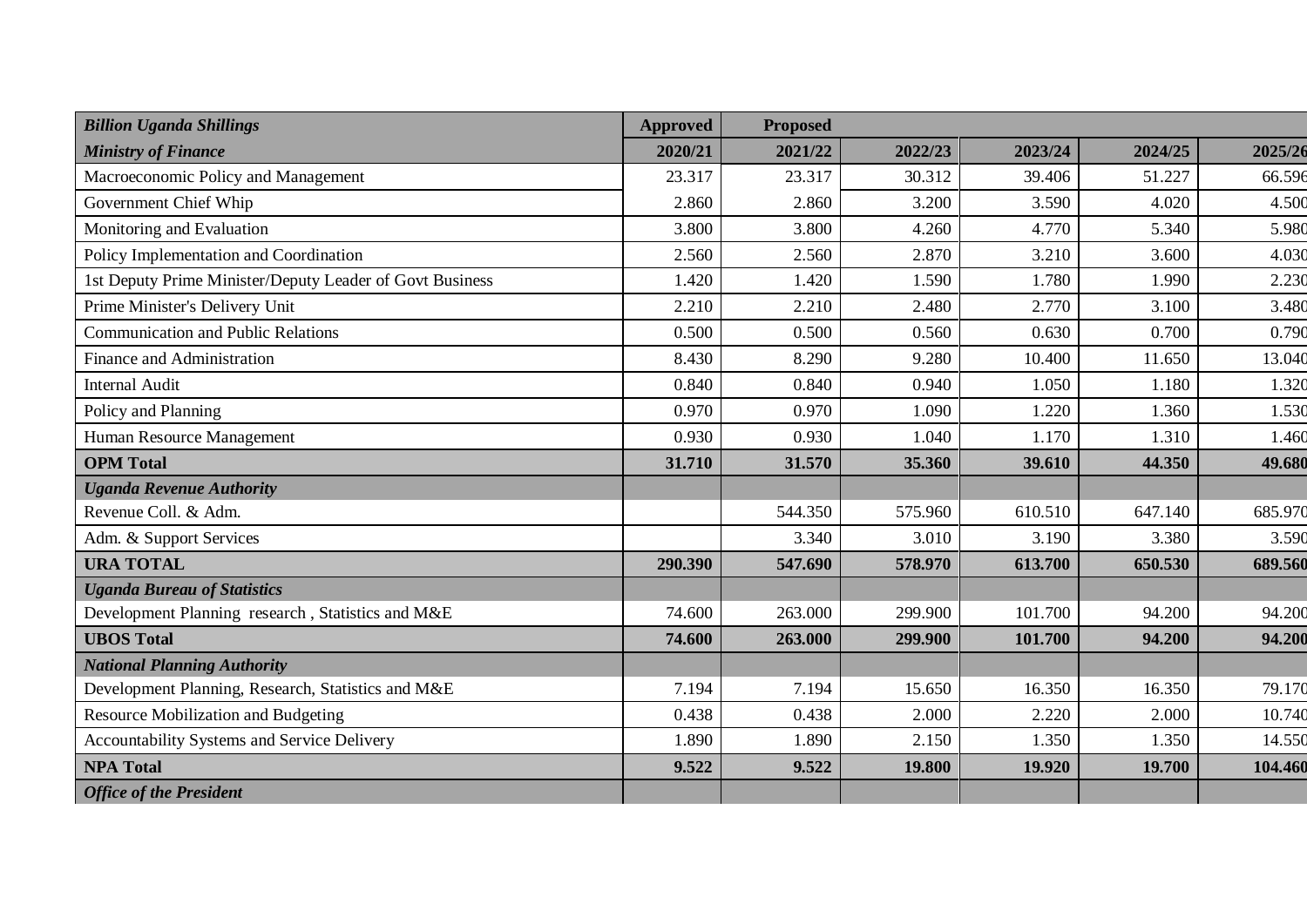| <b>Billion Uganda Shillings</b>                                             | <b>Approved</b>          | <b>Proposed</b> |         |         |         |         |
|-----------------------------------------------------------------------------|--------------------------|-----------------|---------|---------|---------|---------|
| <b>Ministry of Finance</b>                                                  | 2020/21                  | 2021/22         | 2022/23 | 2023/24 | 2024/25 | 2025/26 |
| Macroeconomic Policy and Management                                         | 23.317                   | 23.317          | 30.312  | 39.406  | 51.227  | 66.596  |
| Oversight Monitoring and evaluation and inspection of policies and programs | 3.757                    | 3.757           | 4.508   | 5.410   | 6.492   | 7.790   |
| Manifesto Implementation                                                    | 3.700                    | 3.700           | 4.440   | 5.328   | 6.394   | 7.672   |
| <b>OOP</b> Total                                                            | 7.457                    | 7.457           | 8.948   | 10.738  | 12.885  | 15.462  |
| <b>Local Government Finance Commission</b>                                  |                          |                 |         |         |         |         |
| <b>Integrated Development Planning</b>                                      | 0.177                    | 3.620           | 3.620   | 4.620   | 3.620   | 3.620   |
| <b>LGFC Total</b>                                                           | 0.177                    | 3.620           | 3.620   | 4.620   | 3.620   | 3.620   |
| <b>Ministry of Public Service</b>                                           |                          |                 |         |         |         |         |
| Research & Standards                                                        | 0.432                    | 0.432           | 0.432   | 0.446   | 0.461   | 0.476   |
| Civil Service College                                                       | 2.495                    | 2.495           | 2.495   | 2.586   | 2.582   | 2.783   |
| <b>MoPS Total</b>                                                           | 2.927                    | 2.927           | 2.927   | 3.032   | 3.043   | 3.259   |
| <b>Ministry of Lands</b>                                                    |                          |                 |         |         |         |         |
| Development Planning, Research, Statistics and M&E                          | $\overline{\phantom{a}}$ | 1.000           | 1.000   | 1.000   | 1.000   | 4.000   |
| <b>MLHUD Total</b>                                                          |                          | 1.000           | 1.000   | 1.000   | 1.000   | 4.000   |
| <b>NIRA</b>                                                                 |                          |                 |         |         |         |         |
| Civil Registration and Vital Statistics Services                            |                          | 0.030           | 0.500   | 0.700   | 0.900   | 1.000   |
| <b>NIRA Total</b>                                                           |                          | 0.030           | 0.500   | 0.700   | 0.900   | 1.000   |
| <b>PPDA</b>                                                                 |                          |                 |         |         |         |         |
| Development Planning, Research, Statistics and M&E                          |                          | 0.250           | 0.300   | 0.350   | 0.400   | 1.500   |
|                                                                             |                          | 0.250           | 0.300   | 0.350   | 0.400   | 1.500   |
| <b>OAG</b>                                                                  |                          |                 |         |         |         |         |
| Development Planning, Research, Statistics and M&E                          |                          | 8.090           | 9.030   | 9.140   | 10.180  | 43.710  |
| Resource Mobilization and Budgeting                                         |                          | 0.350           | 0.380   | 0.400   | 0.500   | 1.930   |
| Accountability Systems and Service Delivery                                 |                          | 3.000           | 18.800  | 3.200   | 1.000   | 27.300  |
| <b>OAG Total</b>                                                            |                          | 11.440          | 28.210  | 12.740  | 11.680  | 72.940  |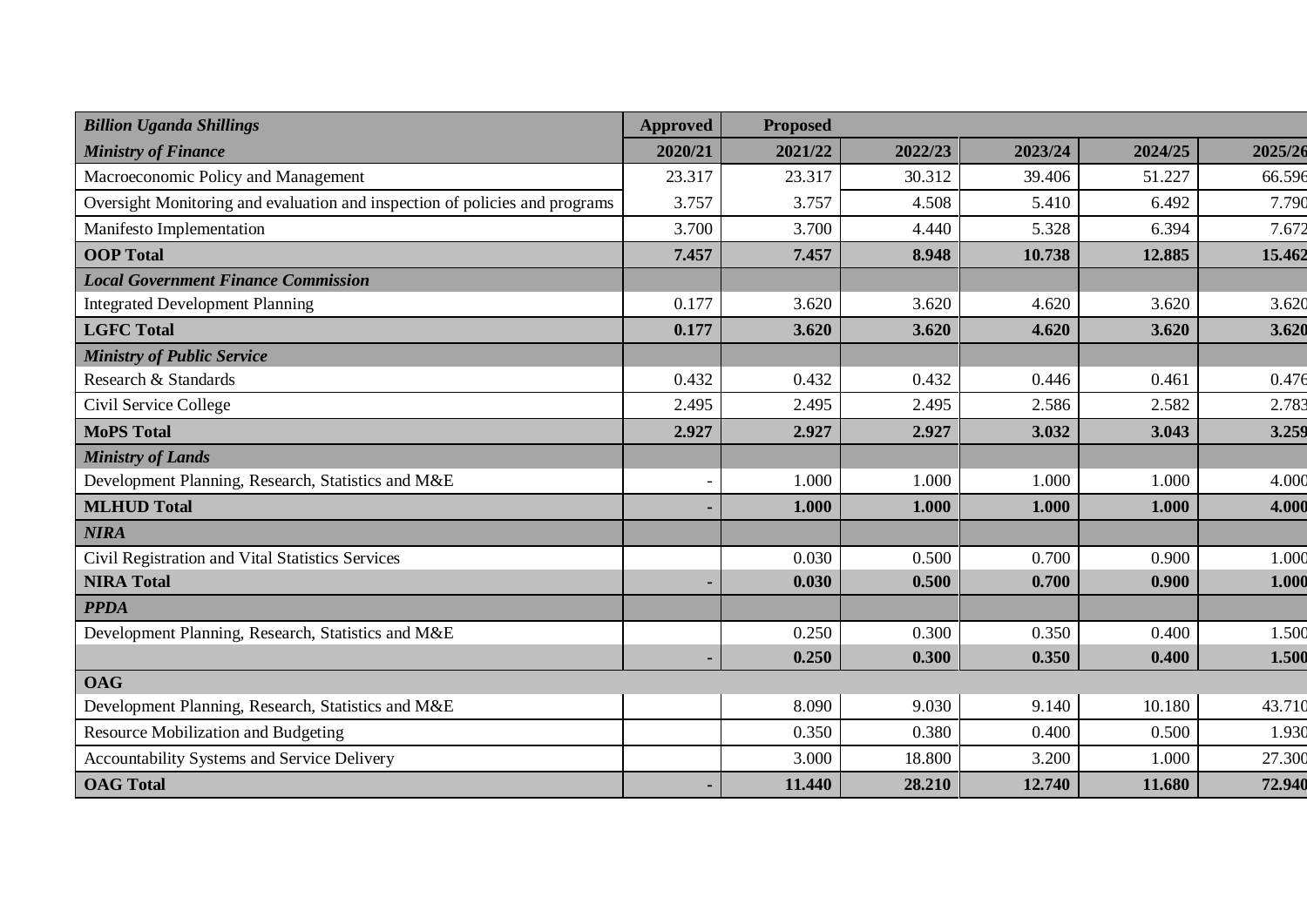| <b>Billion Uganda Shillings</b>     | Approved | Proposed  |           |           |           |           |
|-------------------------------------|----------|-----------|-----------|-----------|-----------|-----------|
| <b>Ministry of Finance</b>          | 2020/21  | 2021/22   | 2022/23   | 2023/24   | 2024/25   | 2025/26   |
| Macroeconomic Policy and Management | 23.317   | 23.317    | 30.312    | 39.406    | 51.227    | 66.596    |
| <b>Grand Total</b>                  | 719.040  | 1,132.991 | 1,297.028 | 1,244.783 | 1,414.864 | 1,726.249 |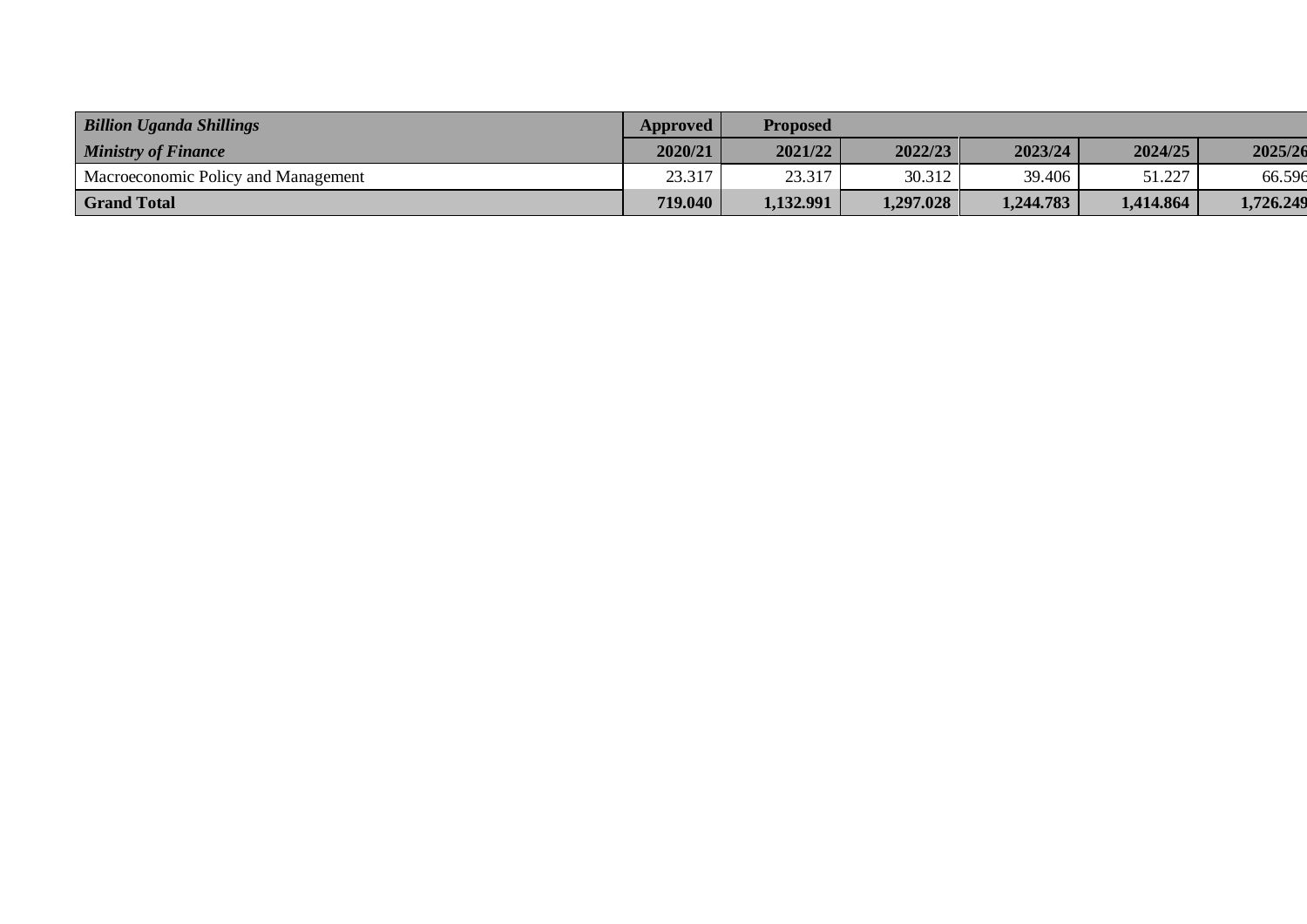#### **3. PROGRAMME INTERVENTIONS AND CROSS-CUTTING ISSUES**

#### 3.1. P3: PROGRAMME INTERVENTIONS for 2021/22

#### **PROG 18: PLANNED INTERVENTIONS**

#### **MFPED**

- 1. Continue with the Automation of all systems and roll out of systems over the medium term. These include the PBS, eGP, IPPS, Fixed Asset module, DMFAS, AIMs, IBP, Case management system for the PAT among others.
- 2. Continue ensuring budget credibility and efficient allocation and utilization of resources through the Development of certificate of compliance for Strategic plans, legal frameworks to facilitate resource mobilization and execution, implementation of the PBB and implementation of budget transparency.
- 3. Implementation of the domestic revenue mobilisation strategy aimed at raising the contribution of domestic revenues by 0.5 percentage points of Gross Domestic Product every financial year and fast track the implementation of Extractives industries and transparency initiatives.
- 4. Implementation of the Government financing strategy including investing the short term surplus cash, rolling out the use of Mobile money platform for Ugandans to invest in Government Securities, a system that will facilitate the Diaspora to invest in government securities developed and continue exploring new financing options enshrined in the GoU financing strategy.
- 5. Increase Compliance to the PFM Legal and regulatory frameworks by MDAs, Missions Abroad, Local Governments, Public Corporations and State Enterprises through Continuous Treasury Inspections and Implementation of SAMTRAC project to ensure IPSAS (International Public Sector Accounting Standards) accrual is adopted and achieved all through Government
- 6. Increase Returns to Public Investments
- 7. Sustainable management and monitoring of externally financed projects as well as external debt
- 8. Increased mobilization of highly concessional financing to finance the Government budget and NDP III strategic programs
- 9. Ensure that equity, gender and climate change issues and concerns are addressed at all levels of the country. The Ministry will further foster integration of these issues by MDAs in their plans so as to create an enabling environment for national prosperity no matter the gender, location or demographic affiliation of the Citizens. This will be done through communication in Budget Call Circulars, and any other strategic guidelines to be issued from time to time.

## LGFC

- 1. Increasing Financing of Local Governments from own source revenues
- 2. Support local governments on the appropriate tax levels to charge
- 3. Alignment of budgets to development plans at national and sub-national levels
- 4. Establish mechanisms to strengthen the policy, planning, coordination, monitoring and evaluation framework LG Financing
- 5. Strengthen the capacity to carry out policy research to inform financing of Local governments

OPM

- 1. Improved Government-wide policy coordination is through: strengthening existing institutional coordination frameworks and other platforms with the aim of rallying all actors towards a single Government agenda
- 2. Assessment of the performance of MDAs and LGs using the Government Performance Retreat and rolling out the Baraza initiative and making them more robust and effective in improving accountability service delivery.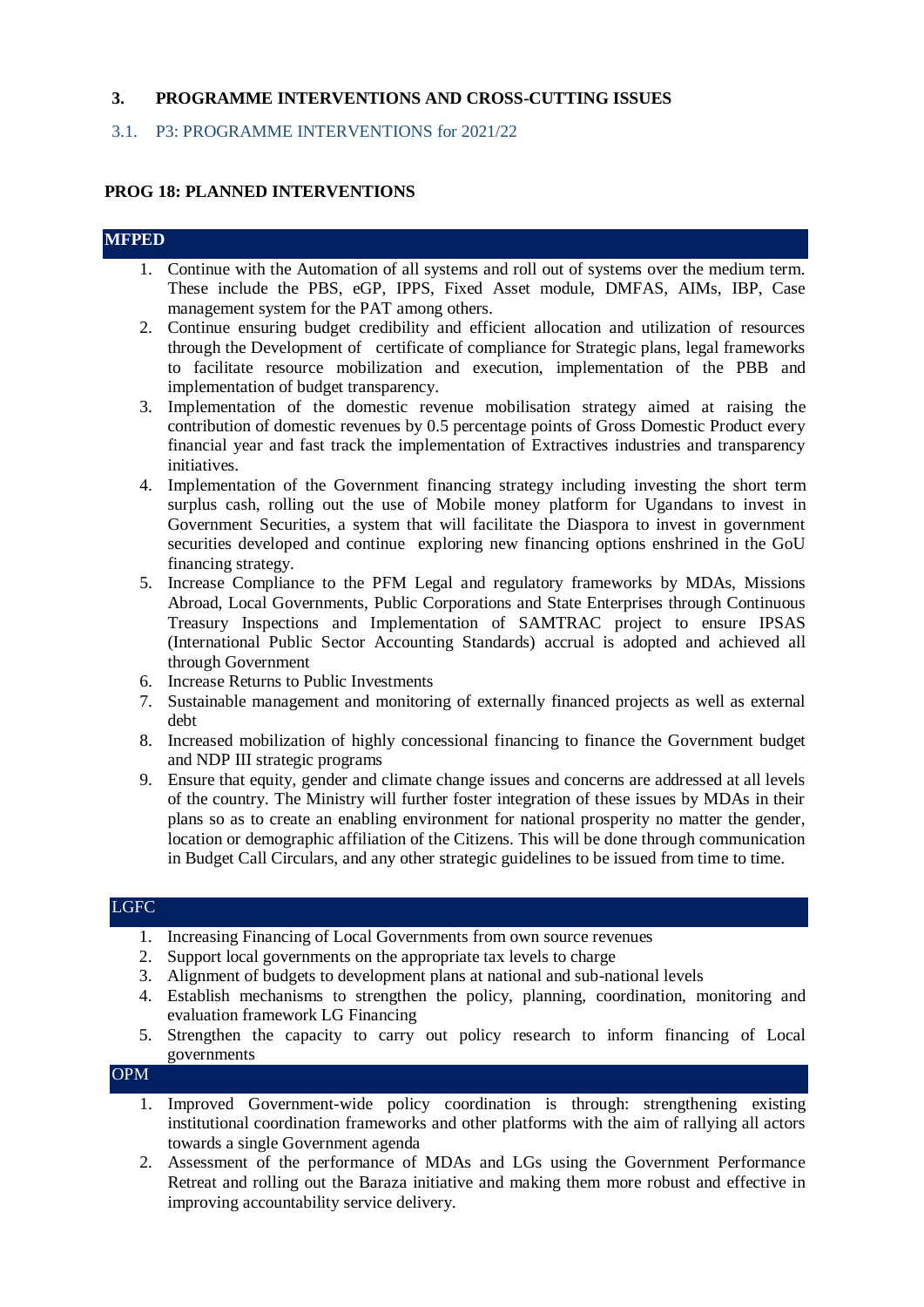3. Fast tracking the implementation of select national priorities and enable delivery of big and fast results through the Prime Ministers Delivery Unit (PMDU)

| <b>URA</b> |  |
|------------|--|
|            |  |

- 1. Implement a comprehensive data management program
- 2. Implement comprehensive stakeholder collaboration program
- 3. Implement governance enhancement program
- 4. Implement Integrity Enhancement Program
- 5. Implement Structural review to align with modern revenue administration
- 6. Implement a comprehensive staff capacity improvement program
- 7. Implement risk based compliance improvement programs
- 8. Implement Tax register expansion programs
- 9. Implement Service enhancement programs
- 10. Strengthen the assessment and mobilization of rental tax especially in Local Governments
- 11. Implement Tax education programs
- 12. Implement e-TAX 2 initiatives, Digital Tax Stamps and Electronic Fiscal Receipting and Invoicing Solution (EFRIS)
- 13. Implement trade facilitation initiatives
- 14. Participate in the implementation of the DRM Strategy.
- 15. Strengthen debt recovery and litigation
- 16. Implement Business Process Management Programs.
- 17. Participate in the development of systems to support revenue collection and all government agencies.
- 18. Participate in the development of Non Tax Revenue collection strategy, financial literacy strategy and communication strategy
- 19. Participate in the capacity building of Local Governments in tax administration
- 20. Participate in the development of a strategy on mandatory association membership for informal sector players
- 21. Improve Human Resources including staff maintenance & capacity development structural alignment Programs
- 22. Carry out equal opportunity activities i.e gender, environment and HIV initiatives
- 23. Support revenue collection in local government
- 24. Develop a digital innovations plan including standards.

|  | UBOS |  |
|--|------|--|
|  |      |  |

- 1. Align and synchronize national survey and census programmes to NDPIII, Africa Agenda 2063, SDGs and other development framework data requirements
- 2. Acquire and or develop necessary statistical infrastructure in the National Statistical Systems including physical ICT and Human resources
- 3. Harness new data sources including big data, data science, block chain technologies and geospatial technologies in statistical production
- 4. Amend the UBOS Act, 1998 to be inclusive of the NSS to better coordinate the NSS and define the roles of other players within the NSS Framework
- 5. Review and update the National Standard Indicator Framework in line with the NDP III, Agenda 2063 and SDGs
- 6. Standardize and operationalise the standard statistical infrastructure including the rules. Regulations and Instruments for conducting censuses and surveys
- 7. Mainstream documentation of Methodologies (Metadata) for NSS indicators
- 8. Build the Capacity of Civil Society and Private Sector Organisation in the Production and Use of Statistics
- 9. Undertake research to improve methodologies for key statistics and indicators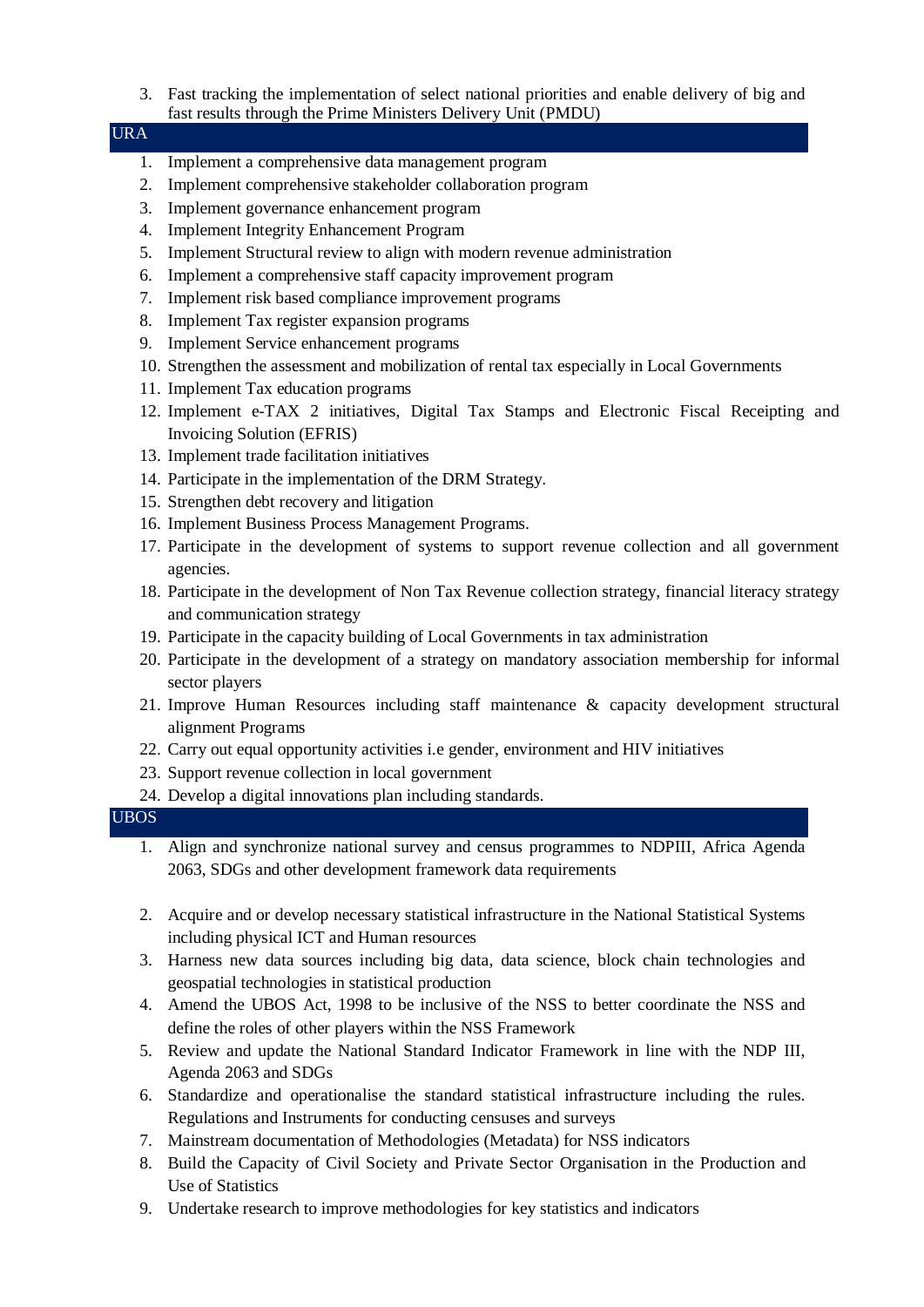- 10. Support Statistical professional development and application through collaboration with the academia and relevant international organisations
- 11. Enhance the compilation, management and use of Administrative data among the MDAs and LGs

## OAG

- 1. Improved compliance with Accountability rules and regulations in the use of public resources
- 2. Improved service delivery.

#### **MOPS**

1. Development of a Centre for Public Service Policy Research & Innovations

#### NPA

- 1. Strengthen capacity for development planning, particularly at the MDAs and local
- 2. Strengthen human resource planning to inform skills projections and delivery of na
- 3. Strengthen Public Investment Management across the entire government to be able to
- 4. Strengthen the alignment of the Programmes, MDA and LG Plans to the NDP III
- 5. Alignment of budgets to development plans at national and sub-national levels
- 6. Strengthen implementation, monitoring and reporting of local governments
- 7. Develop an effective communication strategy for NDPIII
- 8. Develop integrated M&E framework and system for the NDP
- 9. Strengthen expenditure tracking, inspection and accountability on green growth
- 10. Develop the National Development Planning Research Agenda
- 11. Build research and evaluation capacity to inform planning, implementation as well

## OOP

- 1. Oversight Monitoring and evaluation and inspection of policies and programs
- 2. Manifesto Implementation

#### 3.2. Programme Challenges in addressing gender and equity issues for FY 2021/22

#### **MFPED**

#### **Gender and Equity Issues**

- 1. Gender and Equity policy not yet operationalized.
- 2. Limited capacity for mainstreaming gender and equity issues in policies, programs and projects.
- **3.** Limited use and availability for gender dis-aggregated data

#### **HIV/AIDS and other health related issues**.

- 1. Limited access to medical services at the workplace including Medicare for staff living with HIV/AIDs
- 2. Limited access to health information by staff especially non communicable diseases like cancer, Diabetes

#### **Environment**

- 1. Limited awareness on environmental issues
- 2. Limited capacity for mainstreaming environment in Government Programme /projects
- **3.** Lack of guidelines/checklists for mainstreaming environmental issues in specific Programmes/ projects.

#### **COVID 19**

**1.** Outbreak and easy spread of Covid-19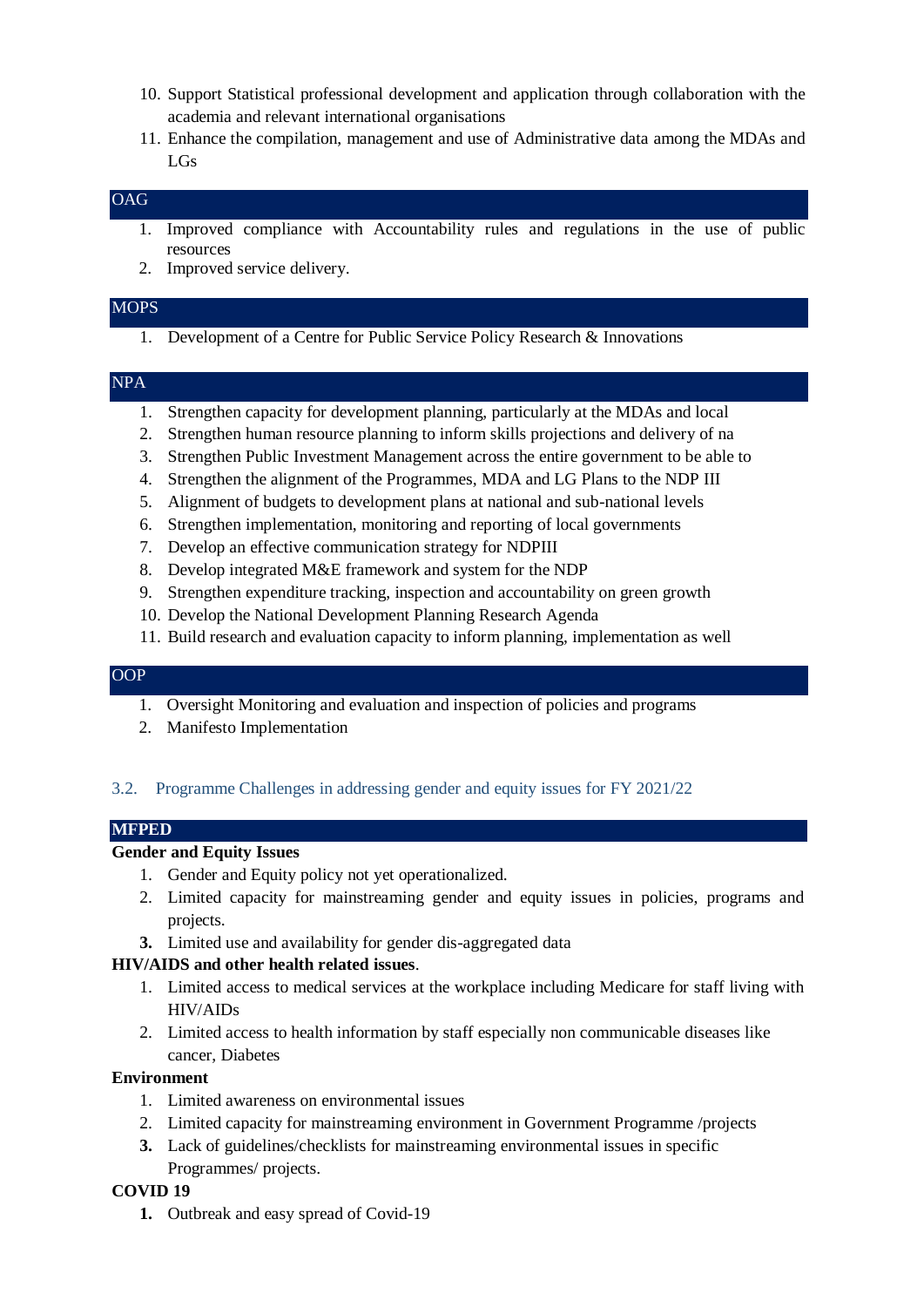#### **LGFC**

#### **Gender and Equity**

**1.** Non-observance of gender and equity issues in planning and budgeting leading to serious inequities.

#### **HIV/AIDS**

**1.** There is no deliberate strategy for HIV/AIDS in the Commission

#### **Environment**

1. Non-observance of environmental issues during planning and budgeting and allocations

#### **Covid 19**

**1.** Inadequate post Covid measures on staff performance

#### **OPM**

#### **HIV/AIDS**

1. Implementing HIV/AIDS Work place Policy

#### **URA**

#### **GENDER AND EQUITY**

Gap in Gender sensitivity in Tax education

Planned Interventions:

• Carry out region based consultations with trade communities on tax reforms (informal sector),

#### **HIV/AIDS**

Requirement for extra financial support over and above the general medical insurance to cater for staff and their family members affected by HIV/AIDS to cover unforeseen infection effects.

Planned Interventions:

Provide a special fund to cater for staff and their family members affected with HIV/AIDS.

#### **ENVIRONMENT**

Some staff do not appreciate the importance of preserving the environment

Planned Interventions:

- Conduct 4 sensitizations to staff on environmental protection
- Procure sanitary and disposal services

#### **COVID – 19**

Requirement for extra financial support over and above the general medical insurance to cater for staff costs associated with COVID 19 protection and treatment.

Planned Interventions:

- Procurement of COVD 19 response items like Sanitizers, Soap, Personal Protective Gear, Water containers etc.
- Testing staff of COVID 19
- Treating staff of COVID 19

**UBOS**